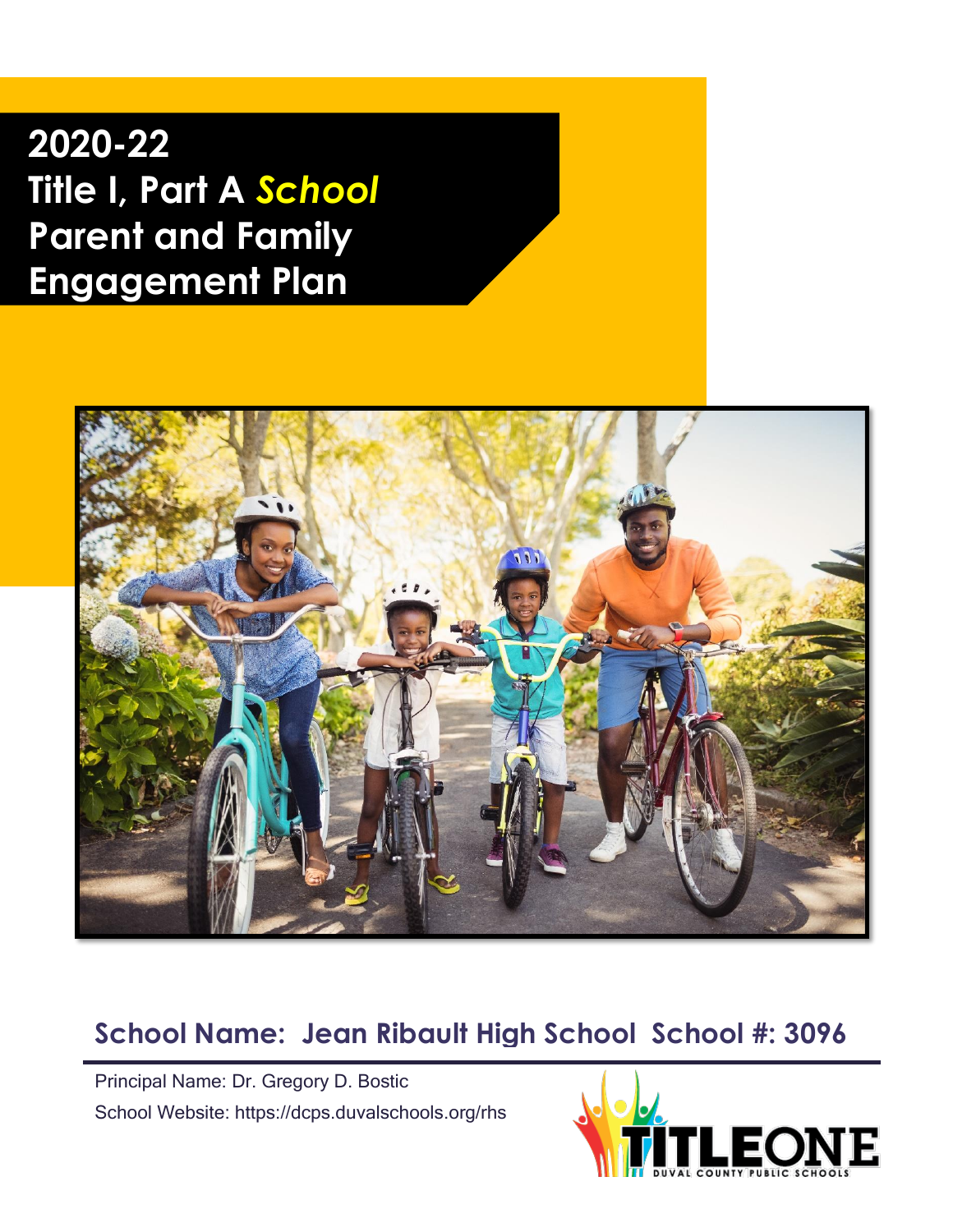### **TABLE OF CONTENTS**

| Previous Year Financial and Programmatic Outcomes <b>Community 1986</b> 5                                              |  |
|------------------------------------------------------------------------------------------------------------------------|--|
| Fiscal Overview from the Previous Fiscal Year 2008 2009 2010 2021 2022 2023 2024 2025                                  |  |
| Programmatic Overview from the Previous Fiscal Year _____________________________ 5                                    |  |
| Barriers 7                                                                                                             |  |
|                                                                                                                        |  |
|                                                                                                                        |  |
|                                                                                                                        |  |
|                                                                                                                        |  |
|                                                                                                                        |  |
|                                                                                                                        |  |
|                                                                                                                        |  |
| BUILDING CAPACITY <b>And Accept and Accept and Accept and Accept and Accept and Accept and Accept and Accept and A</b> |  |
| BUILDING THE CAPACITY OF PARENTS AND FAMILY MEMBERS_____________________________15                                     |  |
| PARENT AND FAMILY ENGAGEMENT EVENTS NE ANN AN EXAMPLE THE METAL THE METAL THE METAL THE METAL THE METAL THE ME         |  |
|                                                                                                                        |  |
|                                                                                                                        |  |
| BUILDING THE CAPACITY OF TEACHERS AND STAFF MEMBERS _____________________________ 21                                   |  |
|                                                                                                                        |  |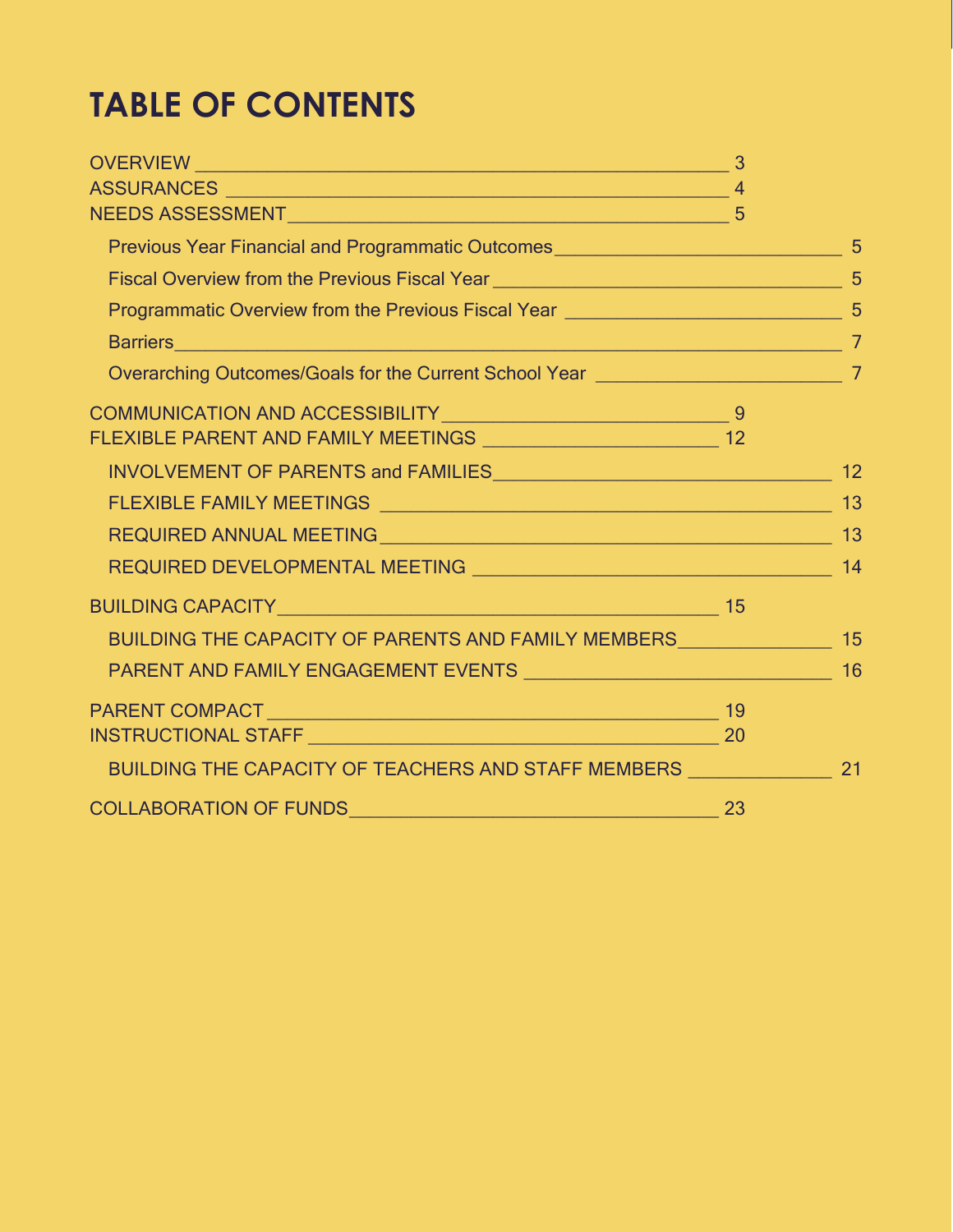### **OVERVIEW**



The Duval County Public School District Local Educational Agency (LEA) can only receive Title I, Part A funds if it conducts outreach to all parents and family members and implements programs, activities, and procedures for the involvement of parents and families consistent with Section 1116 of the Elementary and Secondary Education Act (ESEA) as amended by the Every Student Succeeds Act (ESSA) of 1965. The programs, activities, and procedures shall be planned and implemented with meaningful consultation with parents of participating children.

School level plans are required to be developed with the input of parents and families to improve student achievement and performance. The planning process can also include meaningful consultation with employers, business leaders, and philanthropic organizations. This template will assist schools with the best practices aligned to federal, state, and local expectations for compliance.

#### Below is an approach that can be used for Parent and Family Engagement.



"Treat children like they make a difference and they will."

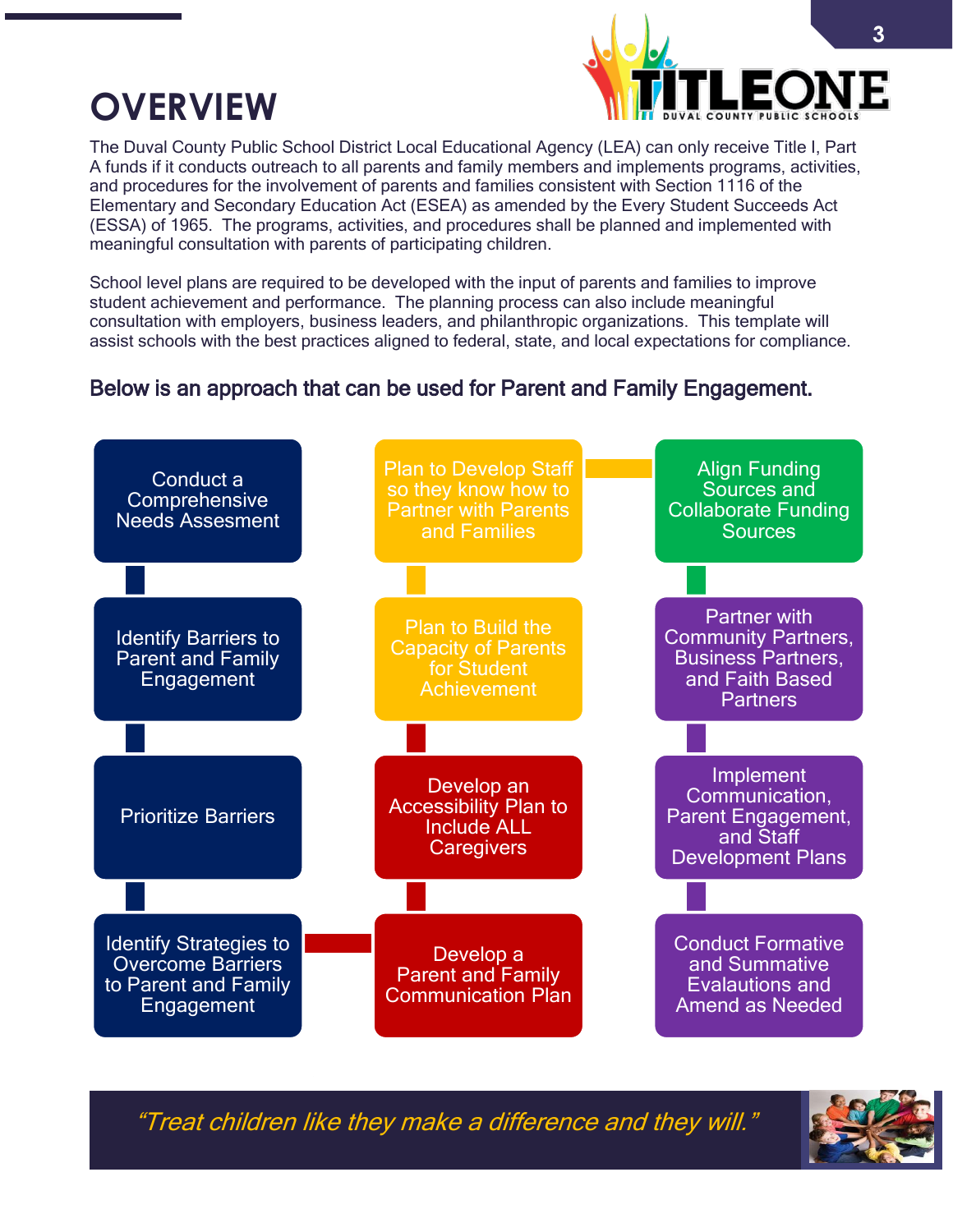## **ASSURANCES**

I, Click or tap here to enter text., do hereby certify that all facts, figures, and representations made in this Federal Parent and Family Engagement Plan are true, correct, and consistent with the statement of assurances for these waivers. Furthermore, all applicable statutes, regulations, and procedures; administrative and programmatic requirements; and procedures for fiscal control and maintenance of records will be implemented to ensure proper accountability for the expenditure of funds on this project. All records necessary to substantiate these requirements will be available for review by appropriate local, state and federal staff. I further certify that all expenditures will be obligated on or after the effective date and prior to the termination date of the project. Disbursements will be reported only as appropriate to this project, and will not be used for matching funds on this or any special project, where prohibited.

| $\boxtimes$ | The school will be governed by the statutory definition of parent and family engagement,<br>and will carry out programs, activities, and procedures in accordance with the definition<br>outlined in ESEA Section 8101;                                                                                                                                             |
|-------------|---------------------------------------------------------------------------------------------------------------------------------------------------------------------------------------------------------------------------------------------------------------------------------------------------------------------------------------------------------------------|
| ⊠           | Engage the parents and family of children served in Title I, Part A in decisions about how<br>Title I, Part A funds reserved for family engagement are spent [Section 1116(b)(1) and<br>$(c)(3)$ ];                                                                                                                                                                 |
| $\boxtimes$ | Jointly develop/revise with the family that has custodianship of the student the school<br>parent and family engagement policy and distribute it to parents of participating children<br>and make available the parent and family engagement plan to the local community [Section<br>$1116(b)(1)$ ;                                                                 |
| $\boxtimes$ | Engage parents and family, in an organized, ongoing, and timely way, in the planning,<br>review, and improvement of programs under this part, including the planning, review, and<br>improvement of the school parent and family engagement policy and the joint development<br>of the school wide program plan under section $1114(b)(2)$ [Section $1116(c)(3)$ ]; |
| 冈           | Use the findings of the parent and family engagement policy review to design strategies for<br>more effective parent and family engagement, and to revise, if necessary, the school's<br>parent and family engagement policy [Section 1116(a)(2)(C)];                                                                                                               |
| $\boxtimes$ | If the plan for Title I, Part A, developed under Section 1112, is not satisfactory to the<br>parents and family of participating children, the school will submit parent and family<br>comments with the plan when the school submits the plan to the local educational agency<br>[Section 1116(b)(4)];                                                             |
| $\boxtimes$ | Provide to each parent and family an individual student report about the performance of<br>their child on the state assessment in at least mathematics, language arts, and reading<br>[Section 1111(h)(6)(B)(i)];                                                                                                                                                   |
| 区           | Provide each parent and family timely notice when their child has been assigned or has<br>been taught for four (4) or more consecutive weeks by a teacher who is not certified within<br>the meaning of the term in 34 CFR Section 200.56 [Section 1112(e)(1)(B)(ii)]; and                                                                                          |
| $\boxtimes$ | Provide each parent and family timely notice information regarding their right to request<br>information on the professional qualifications of the student's classroom teachers and<br>paraprofessionals [Section 1112(e)(1)(A)(i)(l) and Section1112(c)(1)(A)(ii)].                                                                                                |

\*click to select each assurance, this page will require an original signature and submission to the District.

| _Gregory D. Bostic_                         | 10/08/2020  |
|---------------------------------------------|-------------|
| Signature of Principal/School Administrator | Date Signed |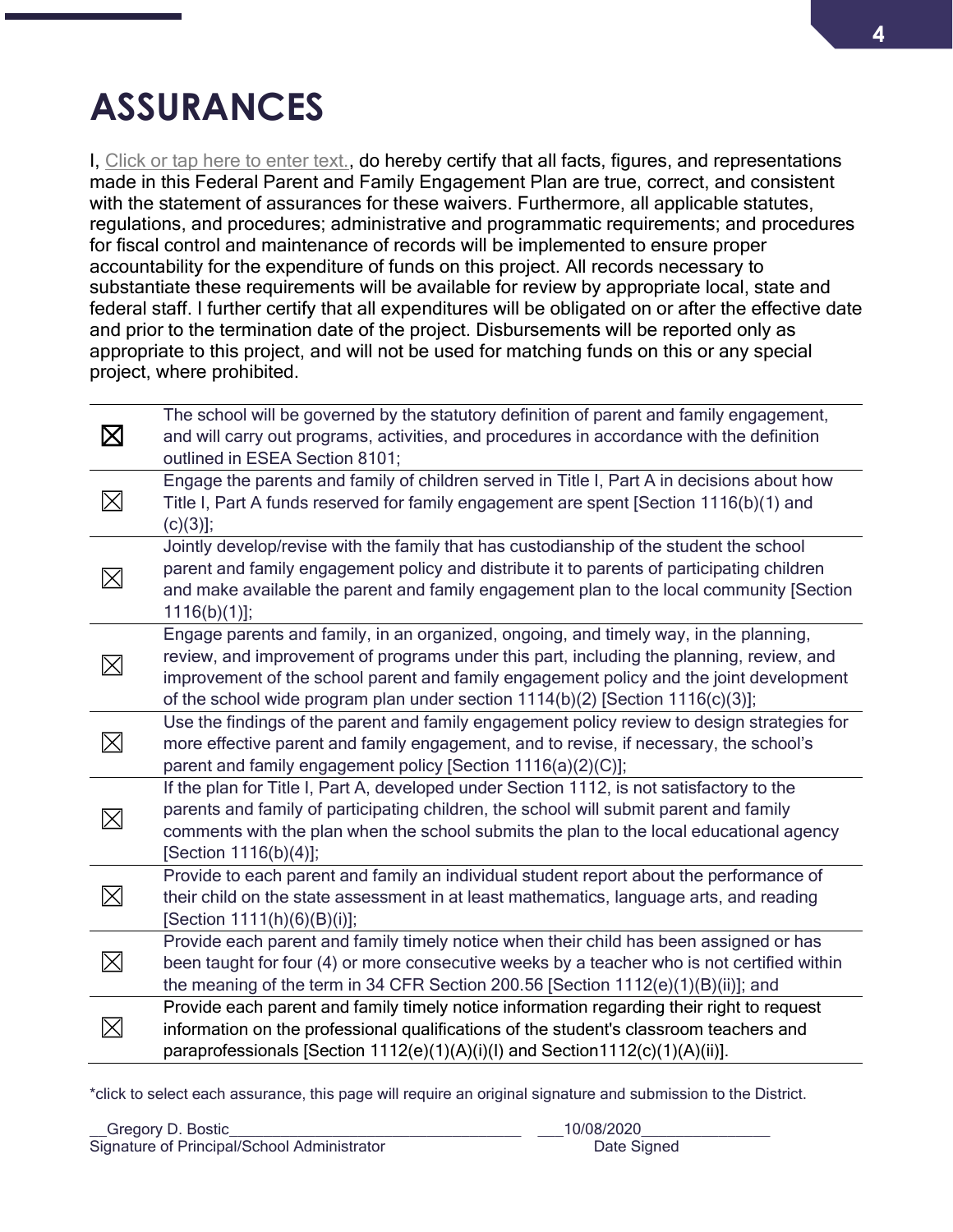### **NEEDS ASSESSMENT**

The Needs Assessment is the foundation of the Parent and Family Engagement plan. When meeting with parents and stakeholders, data from the needs assessment process provides previous year and trend data that can be used to make decisions about plan implementation for the upcoming year. That way decisions are not arbitrary but data-driven and purposeful.

#### **Previous Year Financial and Programmatic Outcomes**

#### Fiscal Overview from the Previous Fiscal Year

(this section is not required for new Title I Schools)

| <b>Total Parent and Family</b><br><b>Allocation from the Previous</b><br>Year                                                                                                             | <b>Total Funds Expended</b> | <b>Total Funds Remaining</b> |  |  |
|-------------------------------------------------------------------------------------------------------------------------------------------------------------------------------------------|-----------------------------|------------------------------|--|--|
| \$                                                                                                                                                                                        | S                           | S                            |  |  |
| If funds remained at the end of the year, explain why funds weren't fully expended and how parents<br>will be engaged to plan for funds to be fully expended during the current plan year |                             |                              |  |  |
| The funds were not fully expended due to the Pandemic.                                                                                                                                    |                             |                              |  |  |

#### Programmatic Overview from the Previous Fiscal Year

(this section is not required for new Title I Schools)

| Summative Overview of the Parent Resource Room             |                                              |                                                                            |  |  |
|------------------------------------------------------------|----------------------------------------------|----------------------------------------------------------------------------|--|--|
| <b>Total Visits</b><br>to the Parent Resource Room         | <b>Total Resources</b><br><b>Checked Out</b> | What plans do you have to fully use the Title I<br>Parent Resource Room?   |  |  |
| (Must be documented on the                                 | from the Parent                              | (include inventory that was not returned or any other                      |  |  |
| <b>Resource Room Sign in Sheet)</b>                        | <b>Resource Room</b>                         | information pertaining to parent involvement<br>resource room)             |  |  |
|                                                            | 7                                            | <b>Continue Parent Teacher Conferences by</b><br>availability.             |  |  |
| 223                                                        |                                              | Encourage parents to utilize resources                                     |  |  |
|                                                            |                                              | during conferences.                                                        |  |  |
|                                                            |                                              |                                                                            |  |  |
| Summary of Parent Engagement Events from the Previous Year |                                              |                                                                            |  |  |
| <b>Name of Activity</b>                                    | Number of                                    | <b>Results of Evidence of Effectiveness</b>                                |  |  |
|                                                            | <b>Participants</b>                          | (How do you know the parents learned what                                  |  |  |
|                                                            |                                              |                                                                            |  |  |
|                                                            |                                              |                                                                            |  |  |
|                                                            | (this number<br>should equal the             | the activity was intended to provide?                                      |  |  |
|                                                            | number of                                    | Responses such as sign-in sheets or survey<br>results are not sufficient.) |  |  |
|                                                            | participants                                 | Parents were engaged with a detailed                                       |  |  |
|                                                            | listed on sign in                            | summary of expenditures including                                          |  |  |
|                                                            | sheets in Digital<br>Compliance)             | shortcomings on current budget at the                                      |  |  |
|                                                            |                                              | developmental meeting. Parents along                                       |  |  |
|                                                            |                                              | with SAC and PTSA gave feedback on how                                     |  |  |
|                                                            |                                              | funds can be fully expended with                                           |  |  |
|                                                            |                                              | opportunity to email liaison if new ideas                                  |  |  |
|                                                            |                                              | become available                                                           |  |  |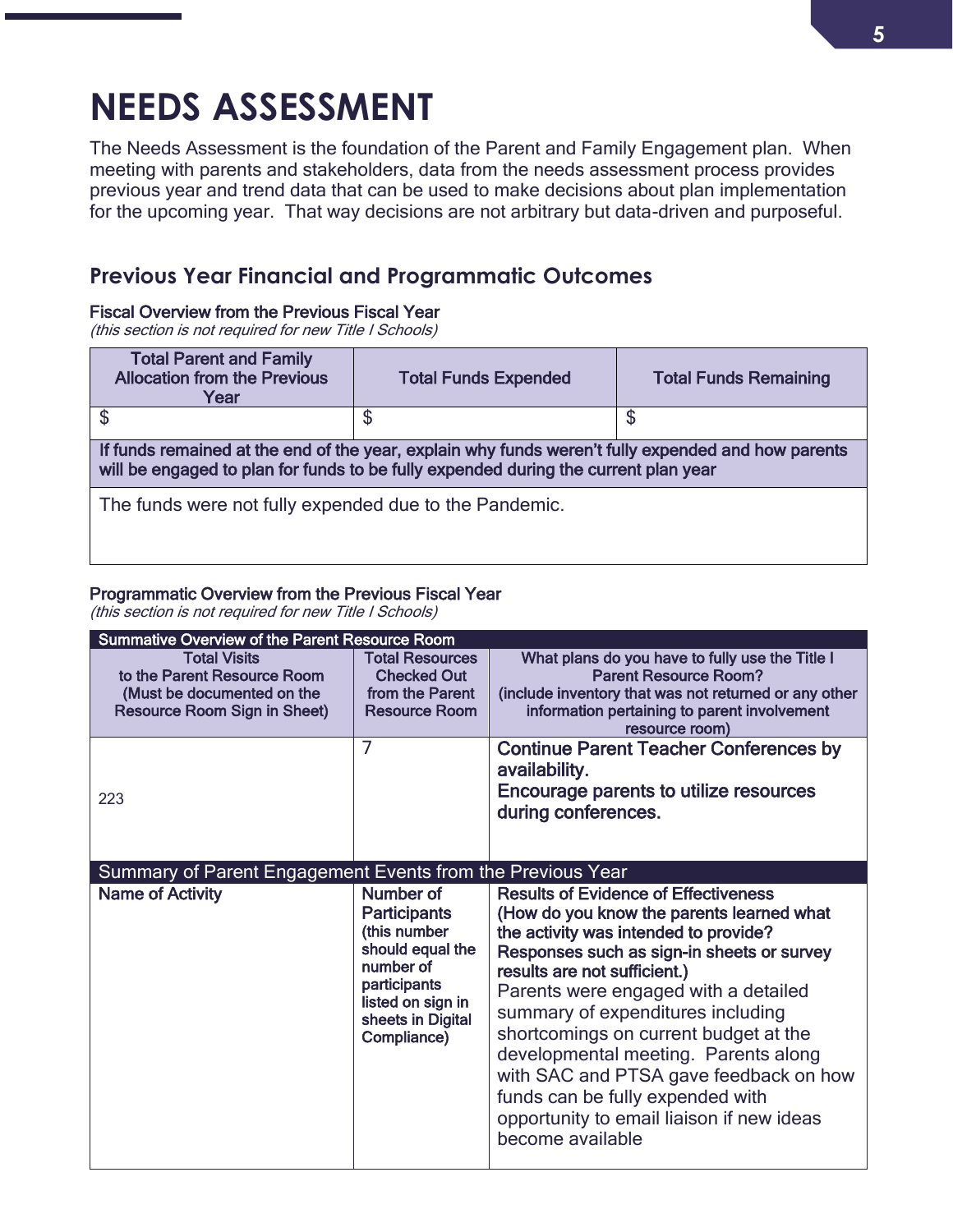| Annual Meeting (Beginning of Year)            | 43             | Parents were informed about Title I parent<br>involvement and activities and rights under<br>Title I. (Parents attended upcoming events<br>and began utilizing Resource Room during<br>conferences. |
|-----------------------------------------------|----------------|-----------------------------------------------------------------------------------------------------------------------------------------------------------------------------------------------------|
| <b>Developmental Meeting</b><br>(End of Year) |                | Parents and stakeholders responded to<br>survey and gave feedback to continue<br>increasing attendance at all activities.                                                                           |
|                                               |                | Parents were made aware of Lexilles and<br>how important they were in determining<br>testing outcomes. (Increase in literacy and<br>graduation rate)                                                |
| Taste of Ribault (1)                          | 15             | Parents were made aware of requirements<br>needed for promotion and graduation as<br>well behaviors to look for in their students.<br>(Increase in FSA Reading and graduation<br>rate)              |
| Taste of Ribault (2)                          | 13             | Parents were informed about strategies to<br>improve child's reading and math through<br>online and physical resources available.<br>(Increase in Geometry EOC and graduation<br>rate)              |
| Taste of Ribault (3)                          | 20             | Parents were informed of last minute<br>strategies that can be implemented to<br>improve outcomes on tests. (Increase in<br><b>FSA Data and graduation rate)</b>                                    |
| Taste of Ribault (4)                          | 12             | Parents were informed about healthy<br>options and continued strategies to improve<br>math and reading skills.                                                                                      |
| <b>SAC</b> meetings                           | 10             | Included student leaders to increase<br>attendance and understanding.                                                                                                                               |
| PTSA meetings                                 | $\overline{7}$ | Informed about all requirements and fees<br>associated with graduation. (Increase in<br>graduation rate)                                                                                            |
| <b>Senior Meetings</b>                        | $27 +$         | Parents and students were given<br>information about graduation requirements<br>and scholarship opportunities,                                                                                      |
|                                               |                |                                                                                                                                                                                                     |

Schools may add additional lines as it is aligned to the Parent and Family Engagement Plan from the previous fiscal year – activities must match activities included on the Parent and Family Engagement Plan from the previous school year. If an activity wasn't held, a 0 should be included for the "Number of Participants" column with an explanation why the event wasn't held in the "Results" column.

Summary of the evaluation information and parent feedback collected from the Developmental Meeting held to support the development of this Parent and Family Engagement Plan.

Parents want more ways to communicate upcoming meetings.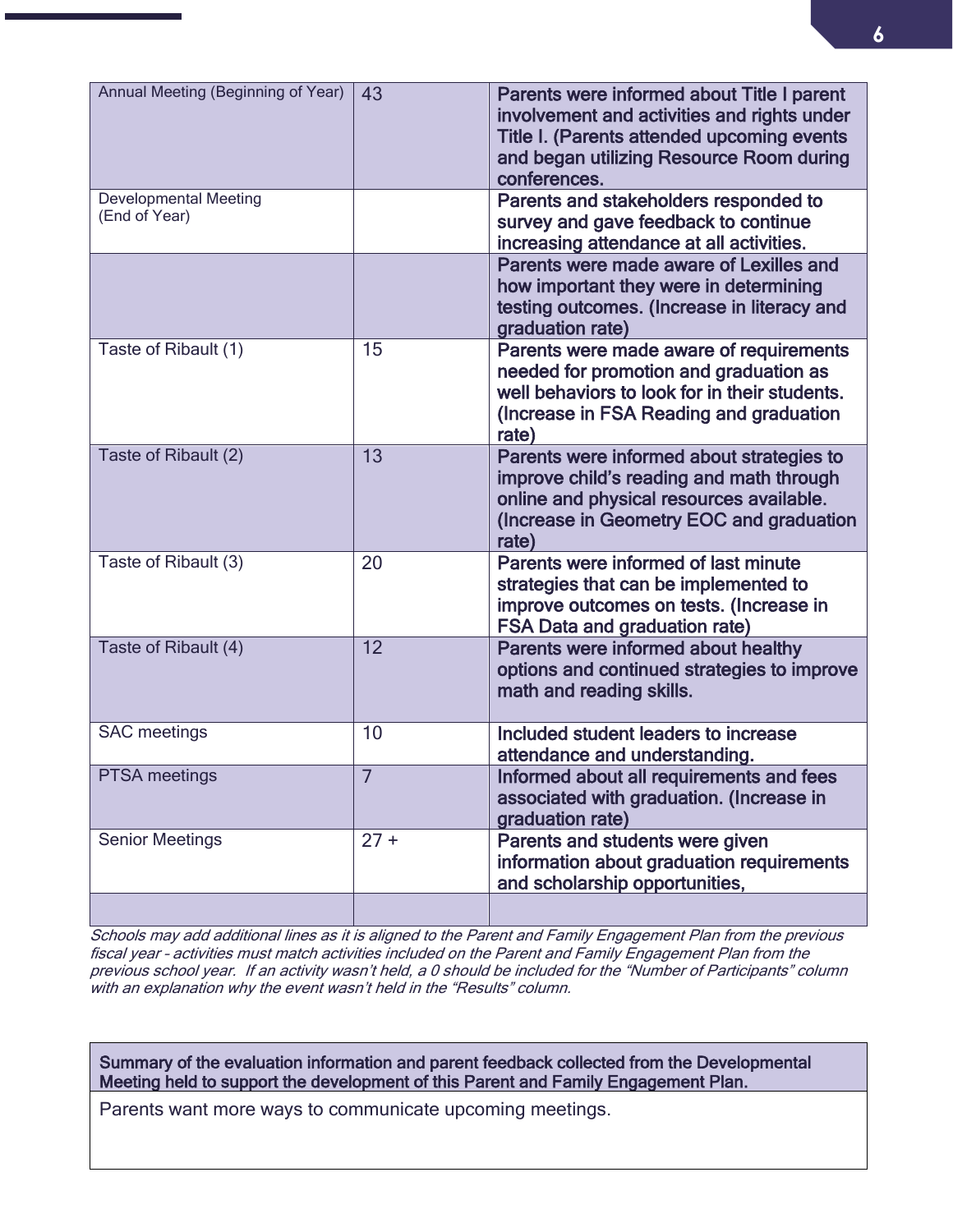#### **Barriers**

Using previous year financial and programmatic outcomes; district and school climate data; parent perception data; data from SAC meetings; parent attendance data; observational data; parent survey data; data from the Title I Developmental meeting; parent interviews and focus groups; teacher and administrator feedback; other forms of needs assessment data; and carry out a needs assessment process. Then, describe the barriers that hindered the participation and involvement of parents and family members during previous school years.

- 1. Barrier 1 Timely Notification to Events across different media sources
- 2. Barrier 2 Parent Transportation
- 3. Barrier 3 Viewing Data and Information after Event(s)
- 4. Barrier 4 Teacher initiated Information and Free Classroom Incentives
- 5. Barrier 5 Inability to meet in person/Social Distancing

(1) Prioritize the TOP THREE the barriers (it may be possible to combine some) (2) Describe the steps that will be taken during the upcoming school year to overcome the parent and family engagement barriers (required - include how the school will overcome barriers for students with family members who have limited English proficiency, parents and family members with disabilities, and parents and family members who are migrants in accordance to ESSA Section  $1116(f)$ .

|    | <b>Barrier</b>                                      | Steps or strategies that will be implemented to eliminate or<br>reduce the barrier                                                                           |
|----|-----------------------------------------------------|--------------------------------------------------------------------------------------------------------------------------------------------------------------|
| 1) | <b>Timely Notification</b>                          | Announce events during all athletic events due to more turnout.                                                                                              |
| 2) | Inability to meet in<br>person/social<br>distancing | Create Hybrid Events for both in-person/virtual events. (Via<br>Students)                                                                                    |
| 3) | Information for those<br>unable to attend           | Record in-person events and presentations; stream virtual events<br>and post on school website after event is held. Increase amount<br>teacher presentations |

#### **Overarching Outcomes/Goals for the Current School Year**

Considering your barriers and the strategies that are intended to reduce or eliminate them, what are the overarching outcomes/goals for the current school year for parent and family engagement?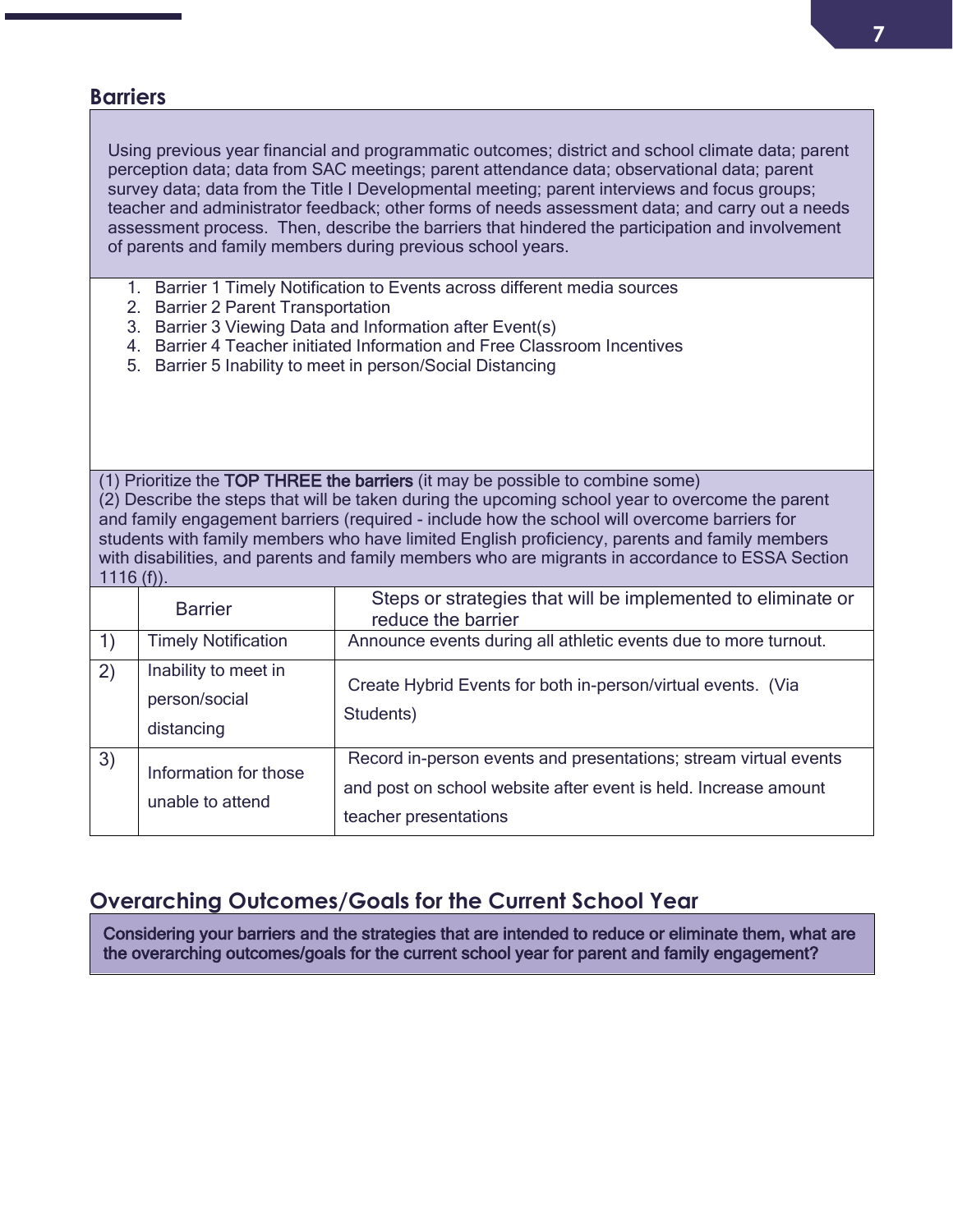- To increase parent participation in Title I activities and events.
- To create more dynamic information for parents to use immediately after the activity.
- Increase teacher participation at events.
- Create more opportunities for parents to receive information from events if they were unable to attend.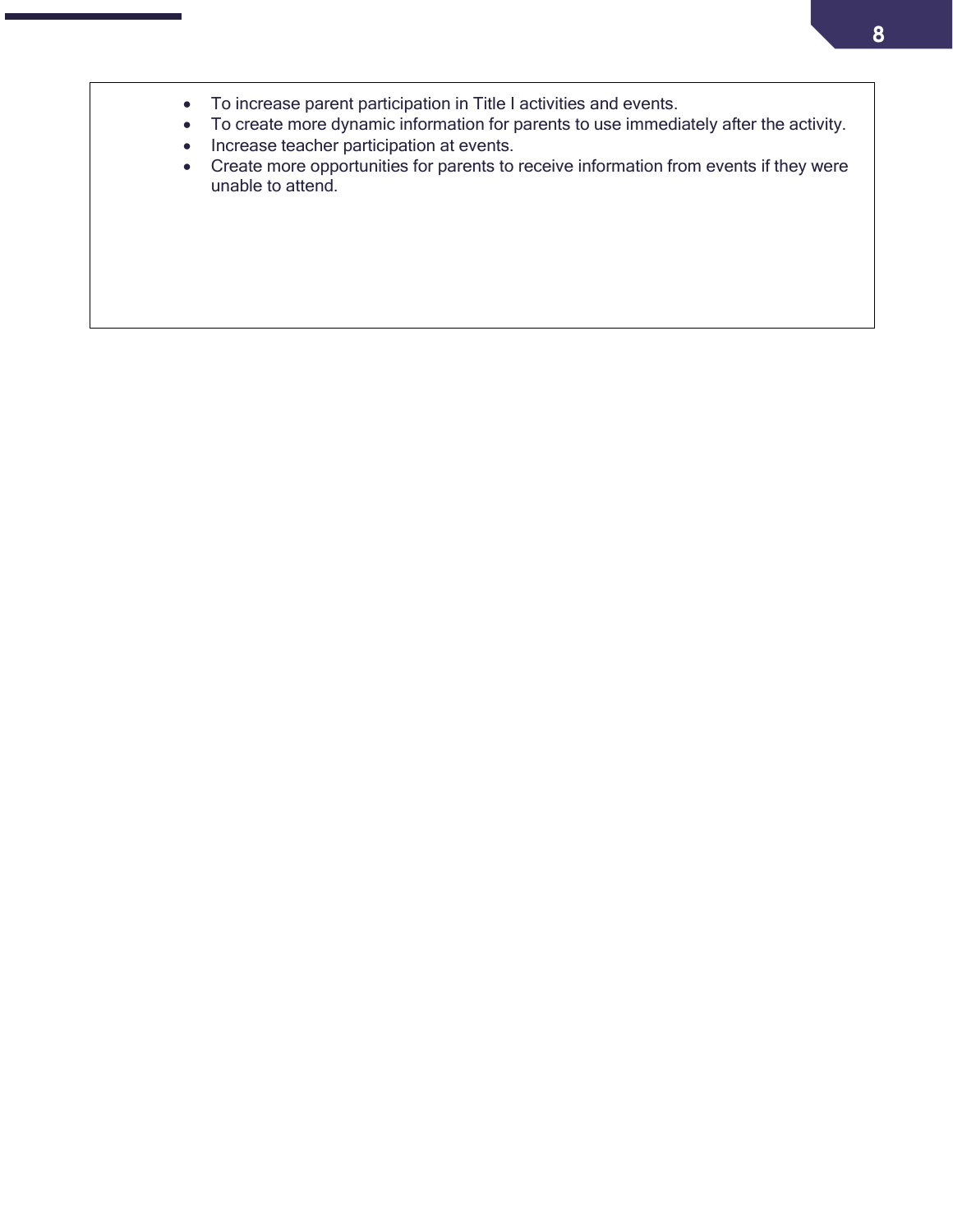## **COMMUNICATION AND ACCESSIBILITY**



Communication is an extension of Needs Assessment as trend data has shown that parents comment that communication processes should be improved so they are fully engaged.

#### **Accessibility**

Describe how the school will provide full opportunities for all parents and families (keeping in mind the diverse makeup of 21<sup>st</sup> Century families) to participate in all parent and family engagement activities. This includes strategies for parents who have specific needs such as parents with special transportation needs, parents who work multiple jobs, court appointed parents, parents who are disabled, parents who speak English as a second language, migrant parents, parents with multiple children in multiple schools, guardians, guardians with multiple students in a home, etc. Specifically, how will barriers be removed to ensure parents/guardians/family units are a part of their child's education?

At least 2 weeks prior to Title 1 activities, information will be placed on the school's calendar (website and OneView), flyers will be distributed to students and weekly email blast from Principal to families. Information on the event will be announced to students during the morning or afternoon announcements. The week and night before the event, a Robo/Automated call home will be made by the principal.

Information on the Title 1 program and activities will also be discussed in PTSA and SAC meetings, where all parents are invited to attend.

Describe how the school will share information related to school and parent and family programs, meetings, school reports, and other activities in an understandable, uniform format and in languages that the parents and families can understand?

The school will provide information to all parents, including parents with limited English proficiency, disabilities, and migratory children about the services and accommodations available for them. Accommodations will include, but are not limited to, translation of documents into their native language to ease the process of becoming involved in their child's school, flexible hours for the resource center to provide all families the opportunity to participate; we will provide curb-side access and wheel-chair access to the center for disabled parents.

What are the different languages spoken by students, parents and families at your school?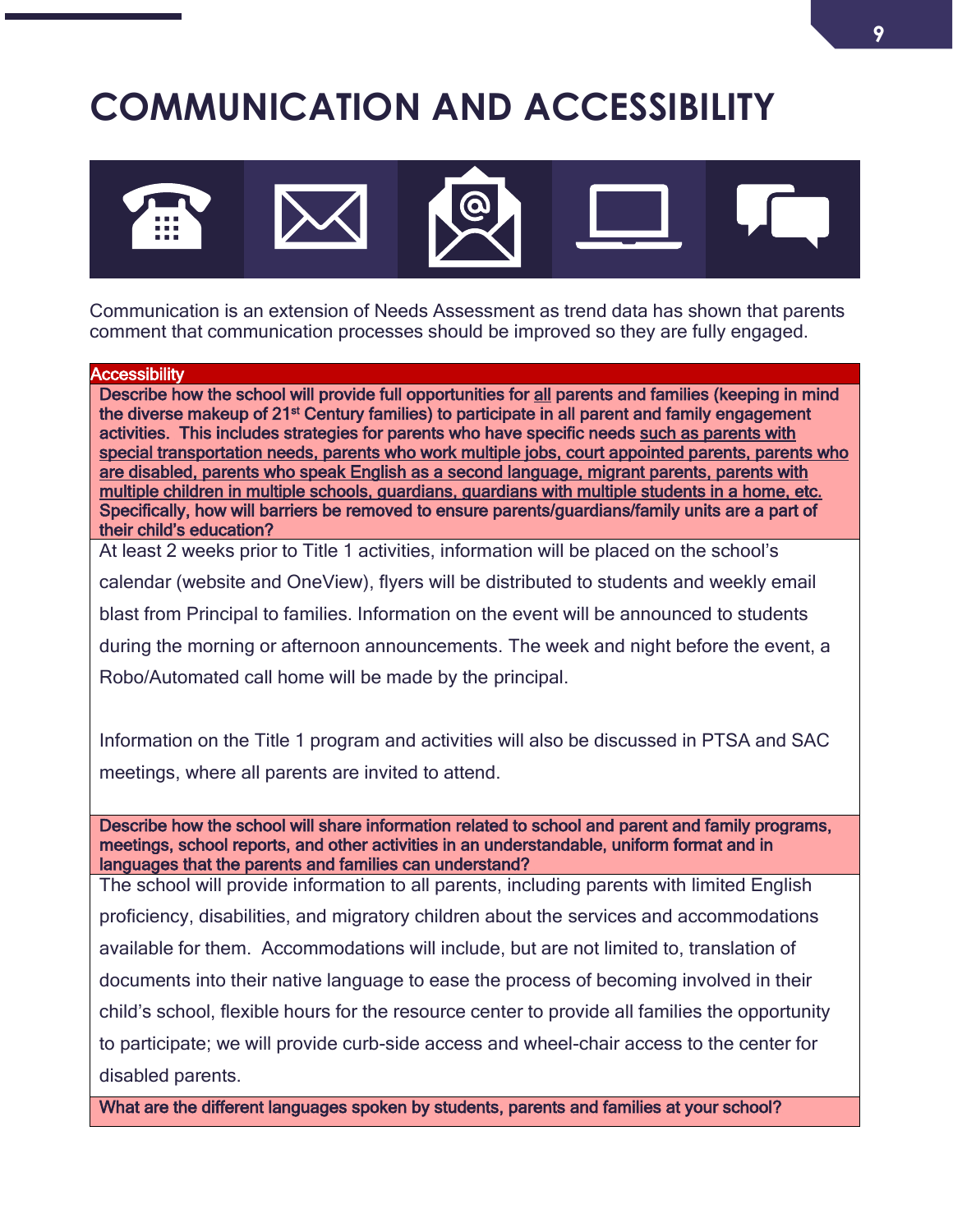| <b>COMMUNICATION</b>                                                                                                                                                                                                                                                                                                                                                                                                                                                                                                                                                                                             |
|------------------------------------------------------------------------------------------------------------------------------------------------------------------------------------------------------------------------------------------------------------------------------------------------------------------------------------------------------------------------------------------------------------------------------------------------------------------------------------------------------------------------------------------------------------------------------------------------------------------|
| (1) Describe how the school will timely communicate information about Title I, Part A programs<br>and activities during the year. (2) How will communication take place for parents with the<br>different languages mentioned in the question above if applicable? (3) Include the tools and<br>resources that will be used for communication.                                                                                                                                                                                                                                                                   |
| (1) At least 2 weeks prior to Title 1 Parent Involvement activities, information will be<br>placed on the school's calendar, auto calls, flyers, daily announcements, community<br>partner phone blasts and on the website.<br>(2) During Professional Learning Communities (Teachers will be informed of events and<br>participation encouraged, increase classroom incentives for attendance)<br>(3) Teachers will receive email notifications                                                                                                                                                                 |
| How will the school describe and explain (1) the curriculum at the school (2) the forms of<br>assessment used to measure student progress (3) the achievement levels students are expected<br>to obtain? (4) in all applicable languages?                                                                                                                                                                                                                                                                                                                                                                        |
| (1) Information will be given to parents during Annual Meeting and throughout the year during all<br>activities. Teachers will receive information during Early release trainings and PLC's. Teachers<br>will inform students throughout school year vie classroom strategies.<br>(2) Poster of Achieve 3000/FSA levels will be posted through the school and in every English<br>Class. Teachers will present assessment information throughout the school year in all classes.<br>(3) Teachers will have individual data chats with every student during work period in all classes<br>while social distancing |
| (1) What decision-making opportunities are available for parents at the school site? (2) How will<br>the school communicate opportunities for parents to participate in decision making?                                                                                                                                                                                                                                                                                                                                                                                                                         |
| (1) Parents feedback is welcomed anytime during the school year via feedback forms. During all<br>activities parents will have an opportunity to take survey.<br>(2) During Annual Title I meeting and every activity throughout the school year followed by the<br>developmental meeting while social distancing                                                                                                                                                                                                                                                                                                |
| How will the school submit parents' and families' comments to the district Title I office if there are<br>parent concerns about the implementation of the Title I school-wide plan that is not satisfactory to<br>them? [ESEA Section 1116]                                                                                                                                                                                                                                                                                                                                                                      |
| Title I Liaison will remain in contact with Title I Specialist throughout school year and relay any<br>parent concerns to office in a timely manner. Follow up if needed.                                                                                                                                                                                                                                                                                                                                                                                                                                        |
| Good Compliance Upload Platform                                                                                                                                                                                                                                                                                                                                                                                                                                                                                                                                                                                  |
| (1) How will the school publish and communicate THIS required Title I, Part A Parent and Family<br>Engagement Plan to Parents and families (technology cannot be the only option). (2) How will this<br>plan be communicated in all of the languages that apply to your school?                                                                                                                                                                                                                                                                                                                                  |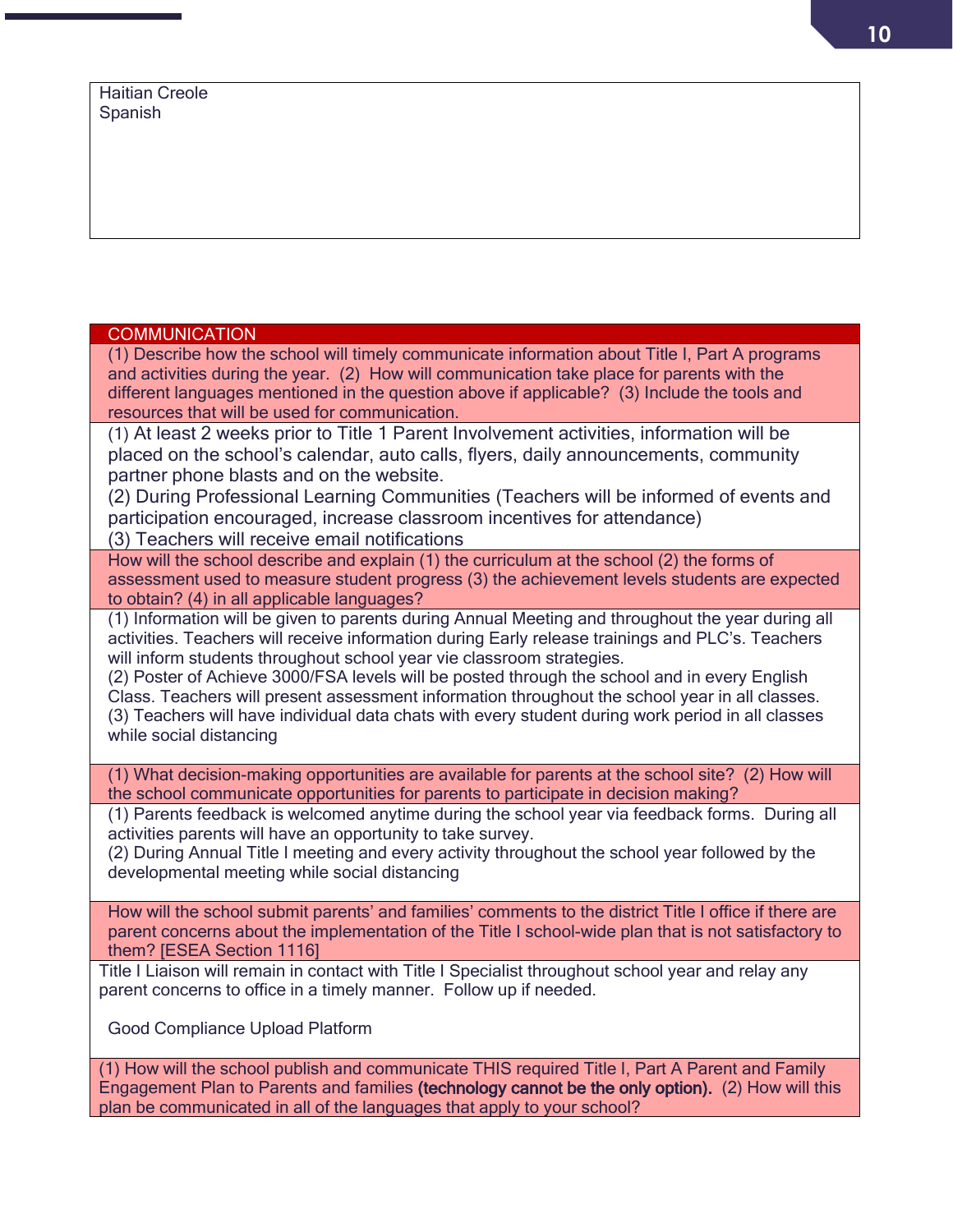(1) School Website will have electronic copy of PFEP for parents to access at any time. (2) Copy of Plan will be available in Main Office, Guidance, and Parent Involvement Resource Room at any time for parents.

(3) Robo Calls before events and review of Plan at every activity with Q & A session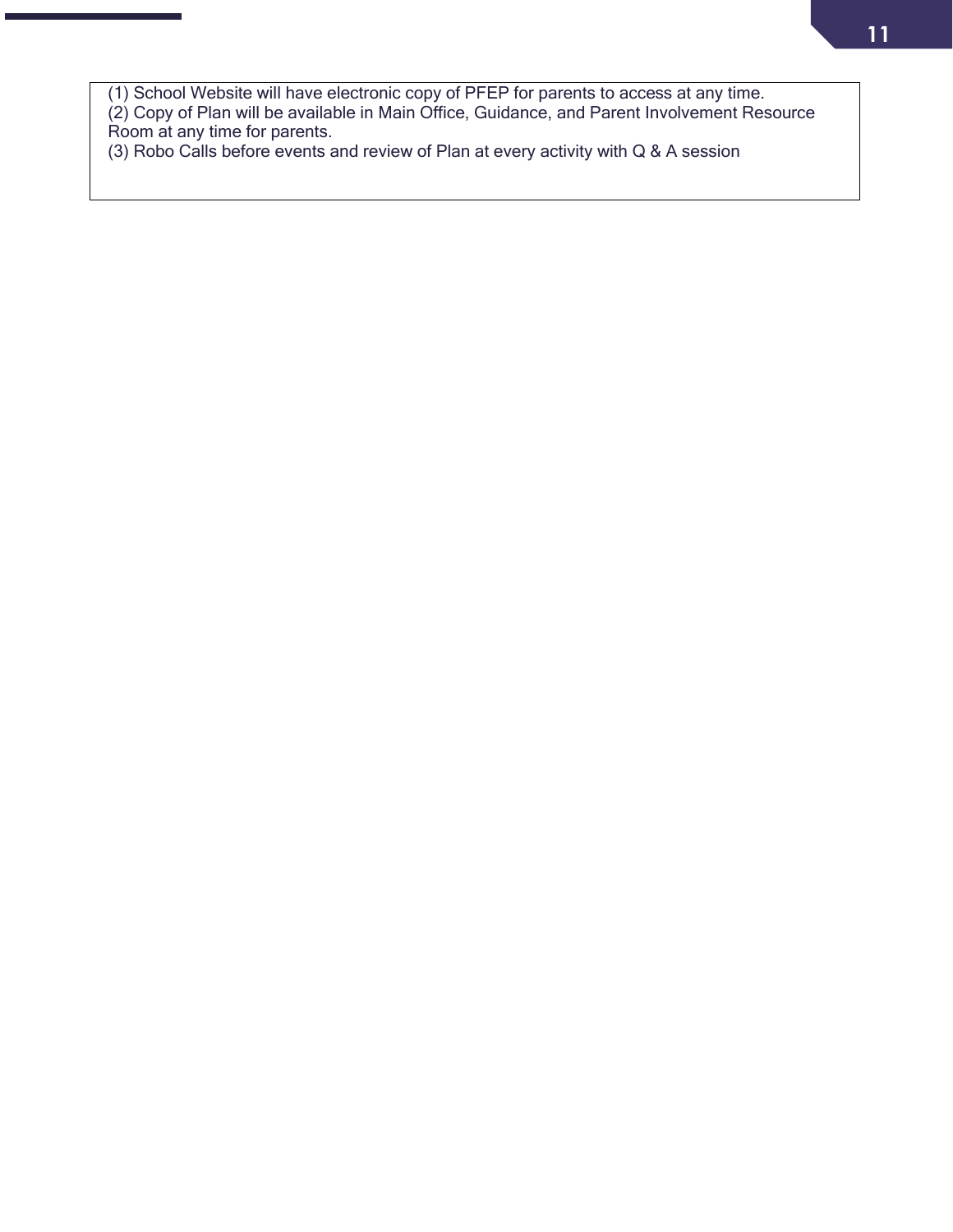## **FLEXIBLE PARENT AND FAMILY MEETINGS**

Schools receiving Title I, Part A funds are required to convene an Annual Meeting. This meeting should be held at a convenient time for parents. Parents of participating children in the school shall be invited and provided with adequate notice and encouraged to attend the Annual Meeting. This meeting will inform parents of their school's participation under ESEA Section 1116 and explain the requirements of the Title I, Part A grant and what is available to parents and the right of parents to be involved. [ESEA Section 1116 (c) (1)]



### **INVOLVEMENT OF PARENTS and FAMILIES**

Explain how the school involves parents and families in an organized, ongoing and timely manner in the planning, reviewing, and improvement of Title I programs including involvement in decision making of how Title I, Part A Schoolwide funds are used [ESEA Section 1116(c)(3)].

Parents will take surveys after each event beginning with Annual Meeting

Survey/Feedback forms will be available in Parent Resource Room throughout school year.

Budget with fund Expenditure will be provided at SAC/Developmental Meeting with survey on how funds can be utilized more efficiently

How will the school provide, with Title I funds, transportation, childcare, or home visits such services that relate to parent engagement to ensure barriers are removed so parents can participate in engagement events? [ESEA Section 1116 (c)(2)]

- Transportation -Bus passes for events will be given out in guidance prior to event/ none for virtual events.
- Childcare City Year Core members will be utilized for children to be monitored/ none for virtual events.
- Home Visits Parents who are unable to attend if requested will get home visits while practicing social distancing/ none for virtual events.
- Additional Services to remove barriers to encourage event attendance –
- Parent Involvement Activities will be recorded/streamed and posted on school website in order to be view at parents'/guardians leisure if event is missed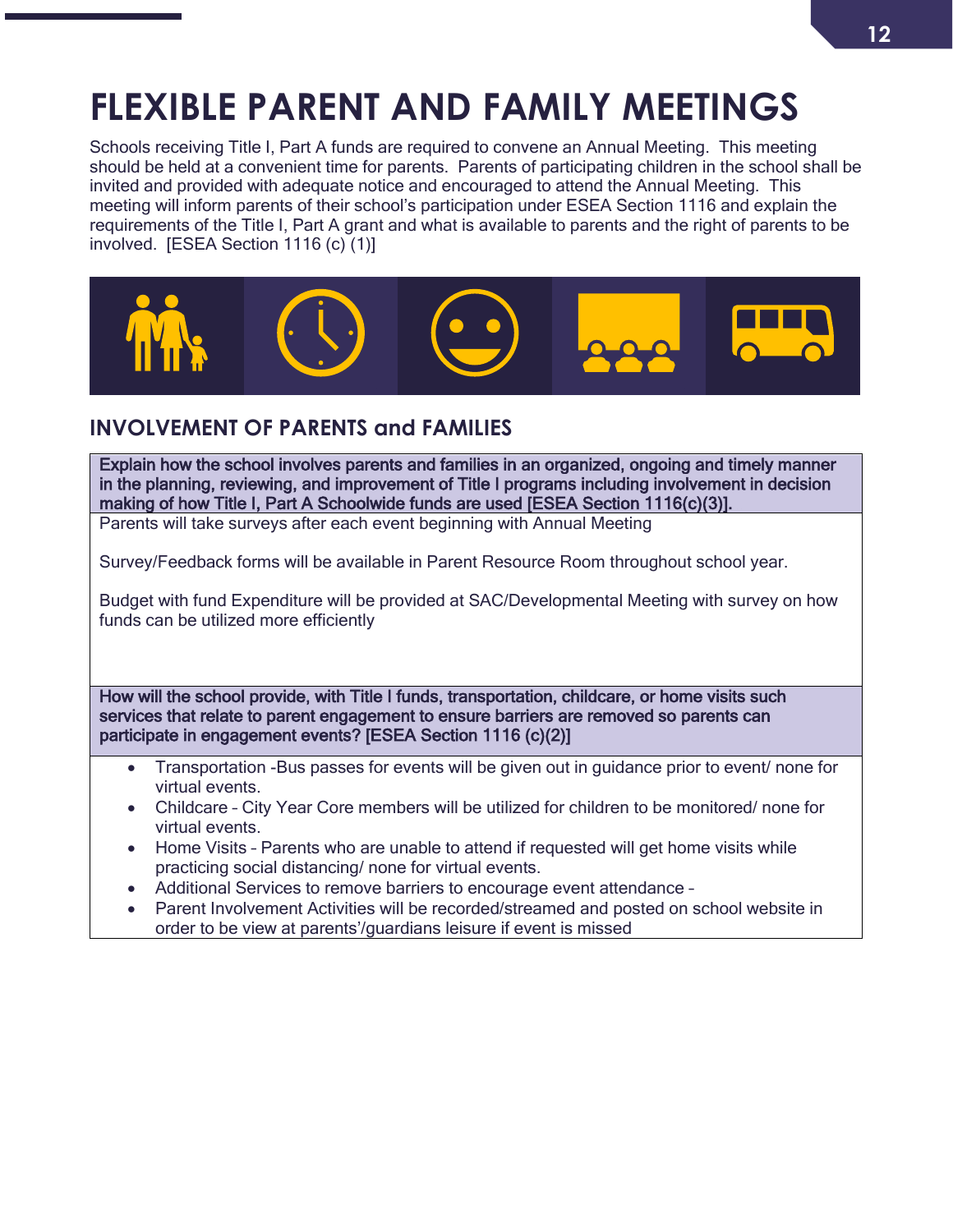### **FLEXIBLE FAMILY MEETINGS**

| How was parent input gained from the majority of parents about the times that best met their need<br>for parent involvement meetings and activities? [ESEA Section 1116 (c)(2)]                                               |  |
|-------------------------------------------------------------------------------------------------------------------------------------------------------------------------------------------------------------------------------|--|
| Parent feedback sheets were handed out at every event in order to gain information for future<br>events in order to accommodate parent concerns and barriers.<br>Attendance data for events will be monitored for best times. |  |
| What documentation does the school have that parent needs for meeting times, transportation<br>needs, childcare, and home visits for family engagement were assessed?                                                         |  |
| Parent Involvement Activities Attendance Sign-In Sheets/Virtual Sign Ins<br>Parent Involvement Feedback Surveys/Electronic Survey                                                                                             |  |
|                                                                                                                                                                                                                               |  |
|                                                                                                                                                                                                                               |  |
|                                                                                                                                                                                                                               |  |
| How flexible meetings will be offered to accommodate parents? Check all that apply.                                                                                                                                           |  |
| AM Sessions based on documented parent feedback<br>$\blacksquare$                                                                                                                                                             |  |
| PM Sessions based on documented parent feedback<br>$\Box$                                                                                                                                                                     |  |
| Mixture of AM & PM Sessions (Some meetings will be provided in the morning and evening)<br>$\boxtimes$                                                                                                                        |  |
| AM & PM Sessions (ALL meetings will be provided both in the morning at in the evening)<br>$\boxtimes$                                                                                                                         |  |
| $\boxtimes$<br>Other Steaming/Recording Session                                                                                                                                                                               |  |
|                                                                                                                                                                                                                               |  |

#### **REQUIRED ANNUAL MEETING**

Describe the specific steps your school will take to conduct the Beginning of Year Annual Meeting to inform parents and families of participating students about the schools Title I program and parent and family engagement activities. [ESEA Section 1116 (c)(1)]

- 1. Step 1: It will be posted on school website
- 2. Step 2: Announcement for Annual Meeting/Open House will be announced every morning, in cafeteria during lunch and all sporting events leading up to.
- 3. Step 3: Automated Calls will go home to every parent
- 4. Step 4: Physical Flyers will be posted around school campus
- 5. Step 5: Teacher will give classroom incentives to students for attendance
- 6. Step 6: Annual Meeting will be presented during open house
- 7. Step 7: Presentation and questions will be addressed prior to dismissal

Describe the nature of the Title I, Part A Schoolwide program that will be shared with parents during the Annual Meeting. Feel free to use the PowerPoint on the Federal Programs site.

PowerPoint Presentation on all resources available under Title I and other Federal Programs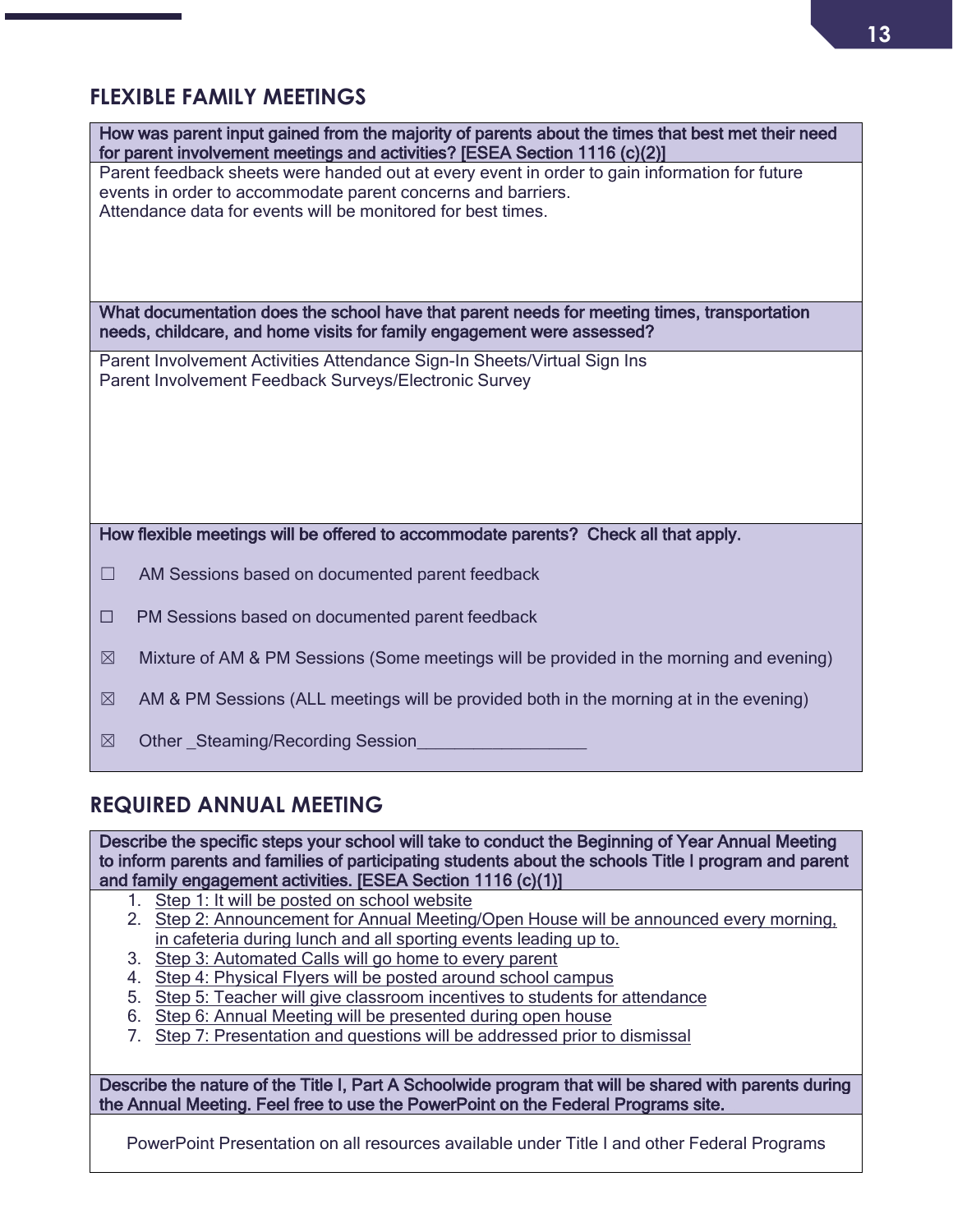Describe how the Annual Meeting will cover (1) the adequate yearly progress of students broken down by subgroups, (2) school choice, and (3) the rights of parents when schools receive Title I, Part A funds. Feel free to use the PowerPoint on the Federal Programs site.

- (1) 2 Slides in PowerPoint Presentation on adequate yearly progress (AYP)
- (2) 1 Slide on School Choice and Parent Rights
- (3) PowerPoint Presentation on Federal Programs

How will the school ensure parents without access to technology will receive notification of parent events, communication, information about parent events, school updates, and student progress updates?

Announcement for Annual Meeting/Open House will be announced every morning, in cafeteria during lunch and all sporting events leading up to Annual Meeting. Automated Calls will go home to every parent. Physical Flyers will be posted around school campus (Parent Resource Room). Teacher will call home to inform parents and give classroom incentives to students for attending event. Annual Meeting will be presented during open house to increase effectiveness and questions will be addressed prior to dismissal.

#### **REQUIRED DEVELOPMENTAL MEETING**

The Developmental Meeting is held at the end of the year. It can be looked at as an End of Year evaluation of your Title I, Part A Parent and Family Engagement process. Additionally, it is an opportunity to connect with parents to start planning for the upcoming year. Even if your school is not Title I the following year, the best practices of parent engagement should continue. This meeting should evaluate how well barriers were reduced or eliminated and celebrate the successes of the year.

Describe the steps and strategy that will be implemented to conduct the End of Year Developmental Meeting to evaluate Parent and Family Engagement that occurred during the year and to prepare for the upcoming year if the school continues to qualify for Title I, Part A funding. Step 1: All Parent Involvement Documents that are compiled throughout the year (Event Dates, Sign-Ins, Feedback Forms, Budget and Expenditures) will be brought.

Step 2: Information will be presented followed by a Q&A about what Title I funds can be used for

Step 3: A blank budget and event sheet will be distributed and collected to identify other purposed events and budget items that are needed for student success.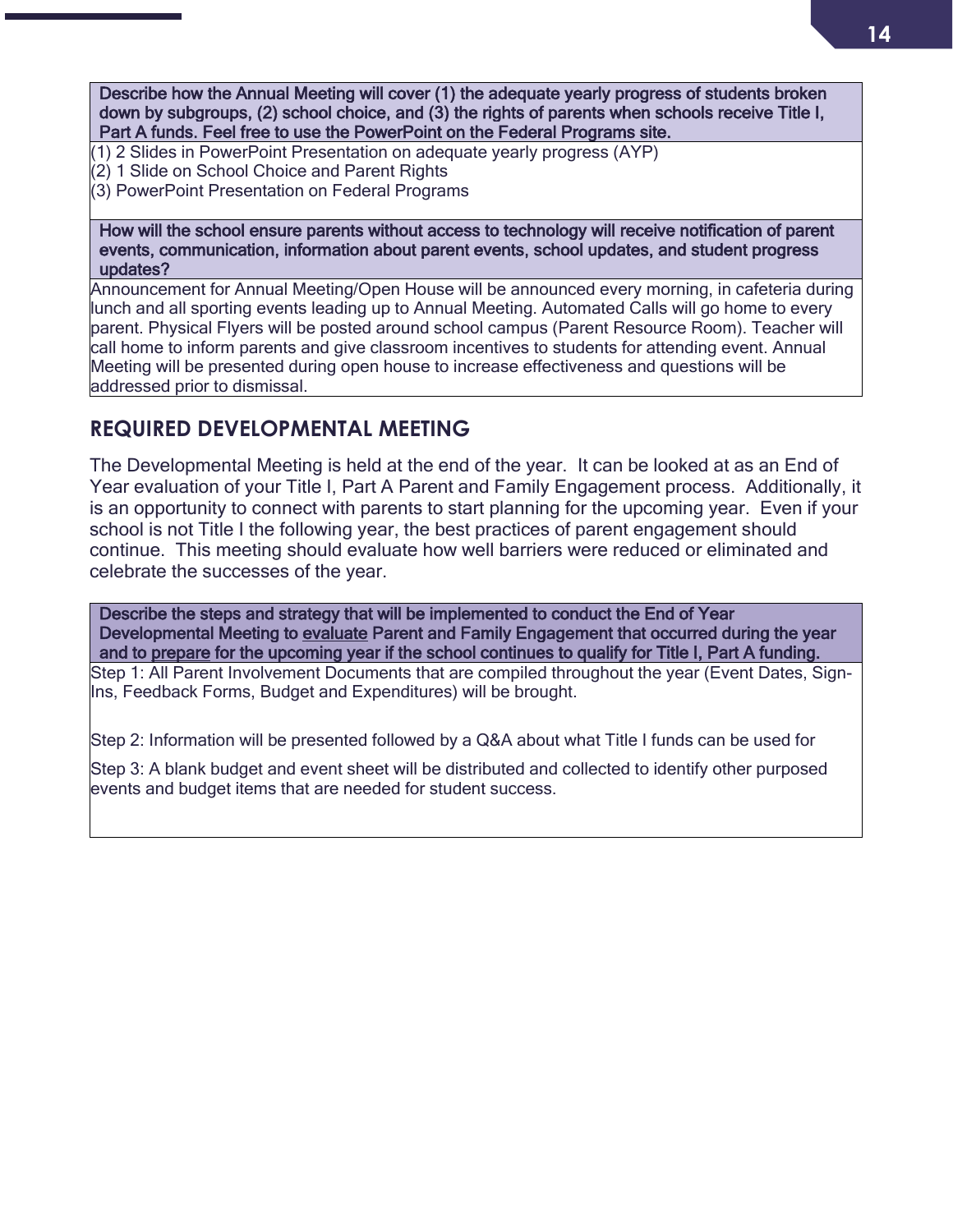## **BUILDING CAPACITY**

When a school receives Title I, Part A funds, it is responsible for building the capacity of each parent to improve their child's academic achievement. This includes activities and strategies for parents to understand challenging State academic standards; State and local assessments; how to monitor their child's progress and work; literacy training; how to use technology; and other strategies of how parents can assist their child with the learning process. All funds expended under this section should align to this section and to achieving the goals in the Title I Schoolwide plan by engaging parents and families. [ESEA Section 1116 (e)]

### **BUILDING THE CAPACITY OF PARENTS AND FAMILY MEMBERS**

Reflecting on the needs assessment process, what is an overview of how the school will implement activities that will build the capacity for meaningful parent and family engagement?

The school will explain the structure of the tests, the types of technology-enhanced question types, the meanings of the different levels and the importance of the Blended Learning platforms in each content area to increasing achievement on the tests. The school will also explain what forms of assessments and data points are used along the way to track student progress. Speakers will be brought in to speak on different topics based on speaker's area of specialty.

How will the school implement activities that will build relationship with the community to improve student achievement?

The school will host multiple Parent Nights on state-tested core content areas (Math, Literacy, Science and Social Studies) to describe the Florida Standards, Florida Standards Assessments and EOCs and how they impact student scheduling the next year, final grades in the courses and in some cases, graduation requirements

 Addressing Social issues as well, such as internet safety, budgeting and investment workshops and any other areas parents want information based on feedback.

(1) How will the school implement the Title I Parent Resource Room to support Parent and Family Engagement? (2) Explain how the Parent and Family Engagement Room is advertised to parents. (3) Explain how school staff (teachers and office staff) are trained on how to use the Parent Resource Room with parents.

(1) Resource Room will be used for all parent conferences during school day and school personnel will promote Resource Room and use informational resources with parents during conferences. (2) Resource Room will be advertised during all activities beginning with Annual Meeting. Posters around campus will inform students/parents of all aspects and activities associated with Title I funding.

(3) Staff are trained to use Resource Room for all conferences with parents and what information/check out materials can be used for parents during and after conferences.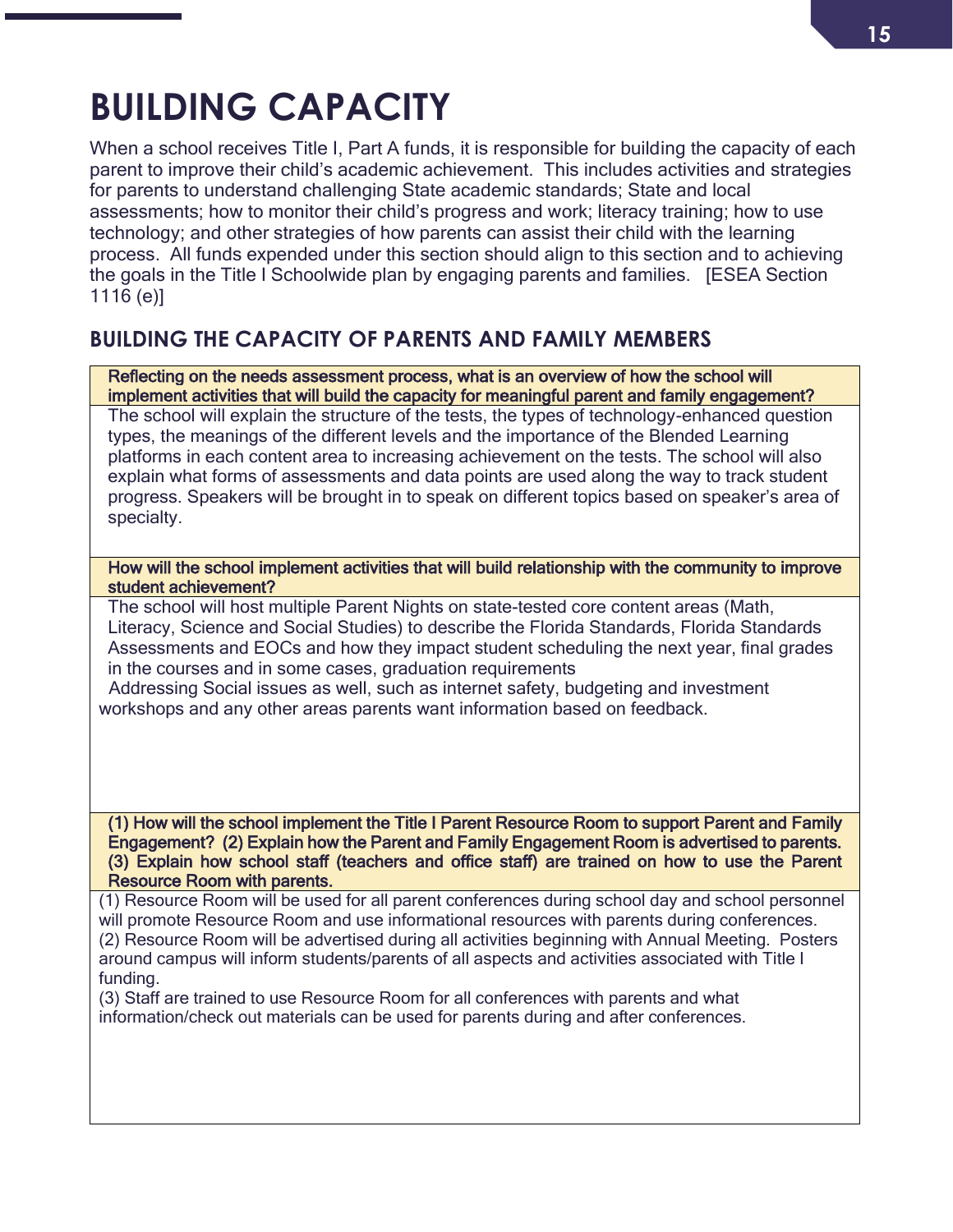If there are additional ways resources are provided for parents through the use of Title I, Part A funds, how are they provided and what trainings are provided to adequately prepare parents to use the resources and materials at home with their children?

Main Office Advertisement explaining all aspect of Title I Parental Involvement Resources

Parents will be given resources during all Parent Involvement activities. In-depth trainings will be provided when asked or need arises.

Material check-out procedures will be located in the main office an guidance (guidance counselors) to inform parents of additional resources

SNOWSites.com

#### **PARENT AND FAMILY ENGAGEMENT EVENTS**

If Parent and Family Engagement events are funded with Title I, Part A funds, they must be supplemental and cannot supplant activities that are funded with state and local funds. Additionally, events should contribute to the achievement of goals outlined in the Title I Schoolwide Plan.

| <b>Name of Activity</b>                                   | <b>Person</b><br><b>Responsible</b> | What will parents<br>learn that will have a<br>measurable,<br><b>Anticipated impact on</b><br>student achievement                                                                                                                                                                                                                                                                     | <b>Month Activity will</b><br>take Place | <b>Evidence of</b><br><b>Effectiveness</b>                                                                                                                                                                                                                                                                      |
|-----------------------------------------------------------|-------------------------------------|---------------------------------------------------------------------------------------------------------------------------------------------------------------------------------------------------------------------------------------------------------------------------------------------------------------------------------------------------------------------------------------|------------------------------------------|-----------------------------------------------------------------------------------------------------------------------------------------------------------------------------------------------------------------------------------------------------------------------------------------------------------------|
| Example: FASFA<br>and Scholarship<br><b>Writing Night</b> |                                     | Parents will learn:<br>1. How to complete<br>the parent portions<br>of FASFA<br>2.<br>How to research<br>college websites for<br>what their child<br>need for admission<br>3. How to use<br><b>OneDrive</b> and<br>Focus to keep up<br>on graduation<br><i>indicators</i><br>About the most<br>$\overline{4}$<br>popular scholarship<br>websites and tips<br>for receiving<br>funding | October 2021,<br><b>February 2021-22</b> | Sign-in;<br>Evaluation/<br>Feedback;<br>Parent screen shot<br>of completed<br><b>FASFA</b> parent<br>page;<br>Evidence of one<br>completed<br>scholarship<br>application after 3<br>weeks;<br><b>Completed parent</b><br>worksheet for the<br>in-state and out of<br>state college<br>admission<br>requirements |
| <b>Title I Annual</b><br><b>Meeting</b>                   | <b>Quen Sams</b>                    | 5. Parent will<br>learn all<br>Federal<br>programs<br>offered and<br>parent rights<br>for Title I and<br>Parent<br>Resource<br>room<br>Instruction                                                                                                                                                                                                                                    | October 2021                             | Sign-In<br>Feedback<br><b>Surveys</b><br>Increase in<br>Attendance at<br>Parent<br>Involvement<br><b>Activities and</b><br>usage of<br><b>Resource Room</b>                                                                                                                                                     |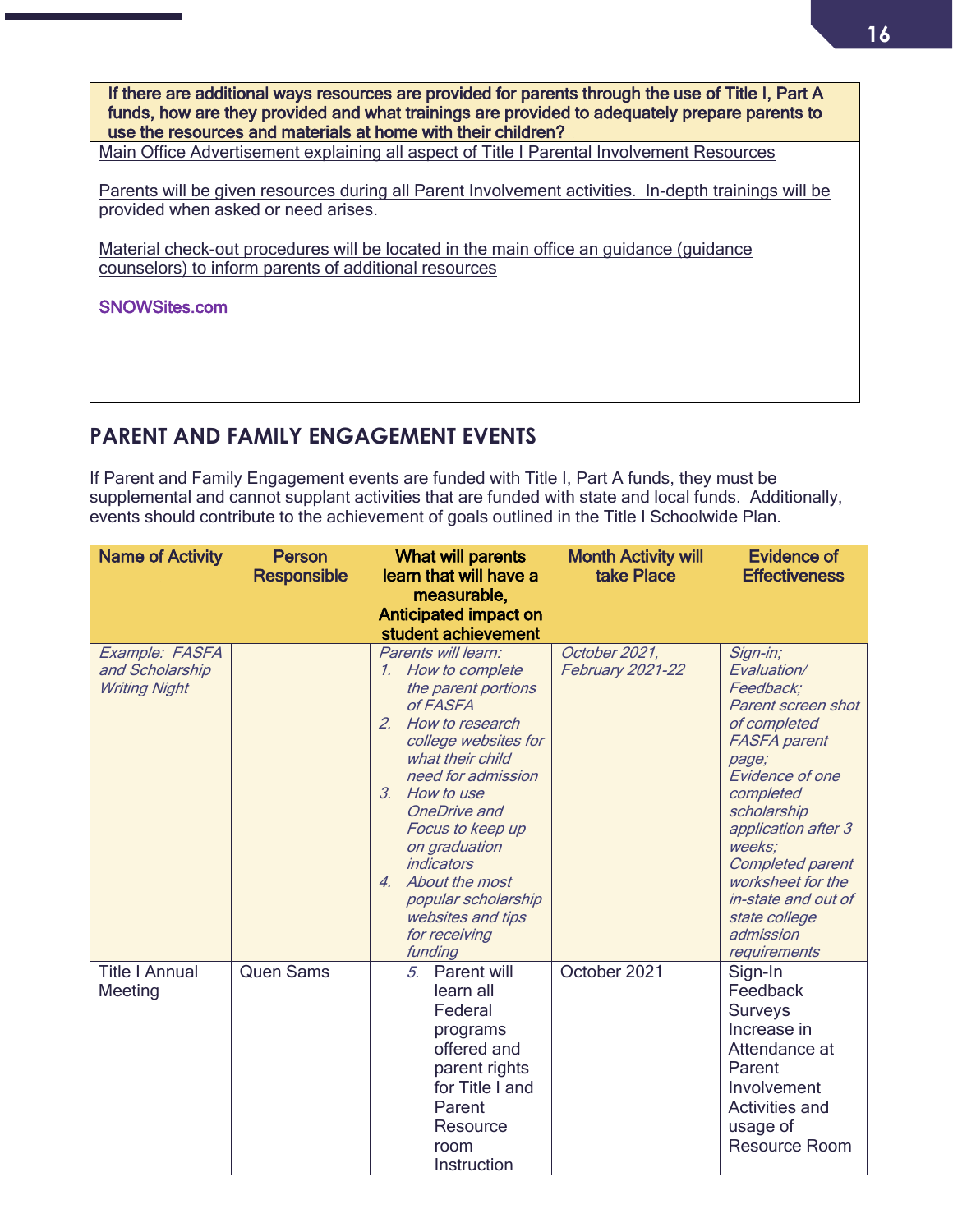|                                                                                                                      |                           | and<br>procedures                                                                                                                                                                                                                                                          |                                                       |                                                                                                                                                                                      |
|----------------------------------------------------------------------------------------------------------------------|---------------------------|----------------------------------------------------------------------------------------------------------------------------------------------------------------------------------------------------------------------------------------------------------------------------|-------------------------------------------------------|--------------------------------------------------------------------------------------------------------------------------------------------------------------------------------------|
| <b>Title I</b><br>Developmental<br>Meeting/SAC<br><b>Meeting</b>                                                     | <b>Quen Sams</b>          | <b>Parents will Review</b><br><b>Evaluate Plan and</b><br><b>Budget Expenditures</b><br>to plan for next<br>school year                                                                                                                                                    | <b>May 2022</b>                                       | Sign In<br><b>Surveys and</b><br><b>Feedback forms</b><br>completed by<br>parents                                                                                                    |
| <b>Senior Nights</b>                                                                                                 | Guidance<br><b>Harris</b> | <b>Parents Senior</b><br>expectations credit<br>checks and fees                                                                                                                                                                                                            | October, December<br>2021,<br>February, April<br>2022 | Acceptance<br><b>Letters FAFSA</b><br>forms completed<br>and brought to<br>meetings.                                                                                                 |
| <b>Taste of Ribault</b><br>(1) Literacy<br><b>Edition</b>                                                            | <b>Quen Sams</b>          | Parent will create<br>vision board.<br>Informed on<br><b>Behavioral Data</b><br><b>Achieve 3000 Lexille</b><br>Bands,<br><b>Online Resources</b><br><b>FOCUS Software</b><br>Information<br><b>Parent Resource</b><br><b>Room Training</b>                                 | October 2021                                          | Decrease in<br>undesirable<br>behaviors<br>Increase in<br>Achieve 3000<br>monthly reports<br>Increase use of<br><b>Resource Room</b><br>Increase in<br>parent progress<br>monitoring |
| <b>Taste of Ribault</b>                                                                                              | <b>Quen Sams</b>          | <b>Parent will receive</b>                                                                                                                                                                                                                                                 | December 2021                                         | Increase in                                                                                                                                                                          |
| (2) Don't wait on<br><b>Report Cards:</b><br>How to monitor<br>your student's<br>progress<br>throughout the<br>year. |                           | information on<br><b>Behavioral Data</b><br><b>Using FOCUS</b><br><b>Math XL Information</b><br><b>Online Resources</b><br><b>Achieve 3000 Lexille</b><br><b>Bands</b><br><b>Graduation and</b><br>Promotion<br><b>Requirements</b><br>Reflect and update<br>vision boards |                                                       | usage of online<br>resources<br>Increase in<br>Achieve 3000<br>usage and data.<br>Increase in<br><b>College Ready</b><br><b>Students</b>                                             |
| <b>Taste of Ribault</b>                                                                                              | <b>Quen Sams</b>          | Parents will learn:                                                                                                                                                                                                                                                        | January 2022                                          | Increase in                                                                                                                                                                          |
| (3) Online<br><b>Resources to</b><br>crush any exam                                                                  |                           | <b>Testing strategies to</b><br>improve outcomes on<br><b>FSA and EOC</b><br>exams. Online<br>Resources available<br><b>Promotion and</b><br><b>Testing</b><br><b>Requirements</b><br>Reflect and update<br>vision boards                                                  |                                                       | usage of online<br>resources<br>Increase in<br>Achieve 3000<br>usage and data.<br>Increase in<br><b>College Ready</b><br><b>Students</b>                                             |
| <b>Taste of Ribault</b>                                                                                              | <b>Quen Sams</b>          | Parents will be                                                                                                                                                                                                                                                            | <b>March 2022</b>                                     | Increase in                                                                                                                                                                          |
| (4) Testing<br>Season: Last<br><b>Minute</b><br><b>Strategies</b>                                                    |                           | informed on last<br>minute testing<br>strategies to improve<br>outcomes on FSA                                                                                                                                                                                             |                                                       | testing<br>attendance<br>Increase in<br>usage of online<br>resources                                                                                                                 |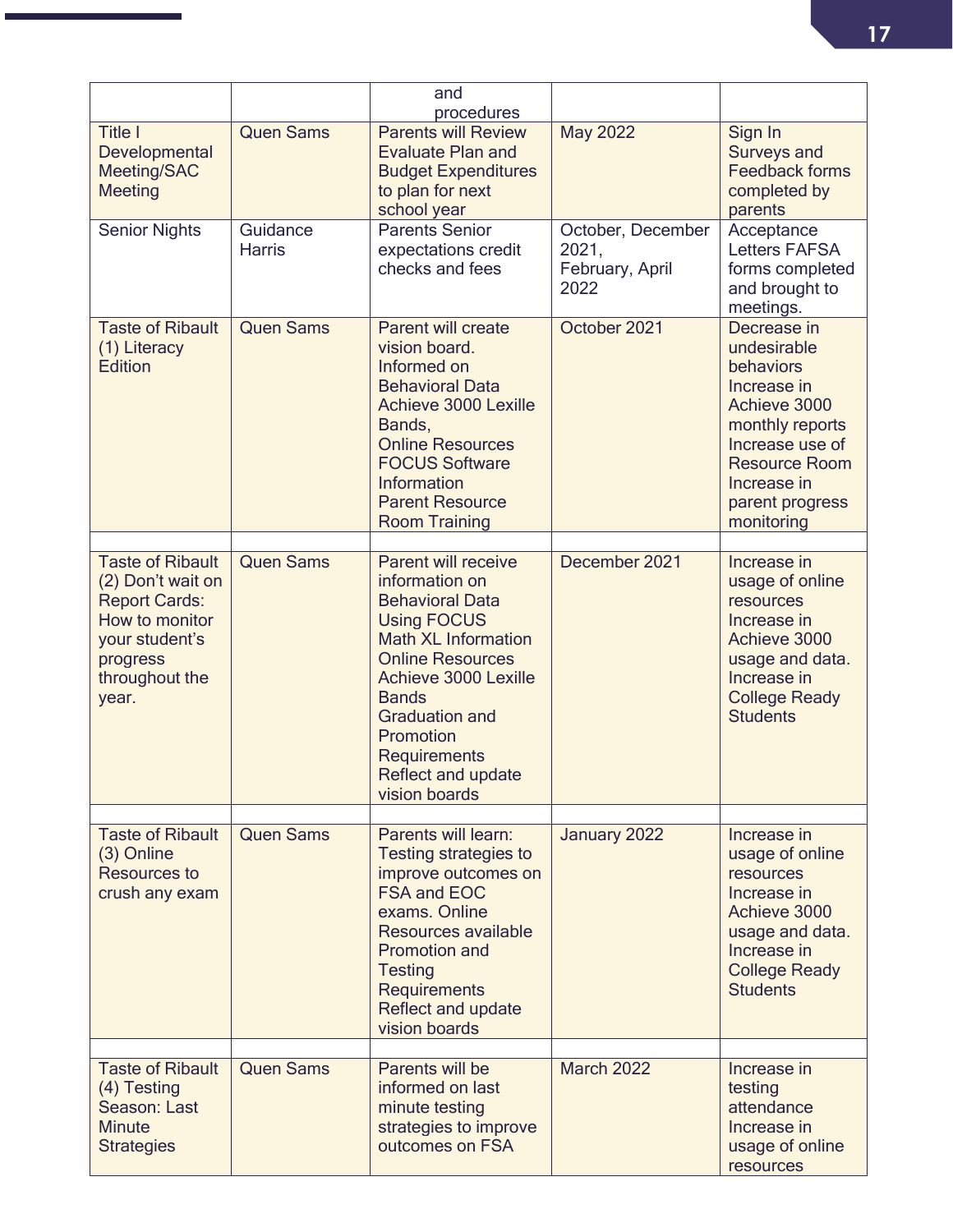| <b>Biology</b><br><b>Resources</b> | and Biology EOC<br>exams.<br><b>Reflect on vision</b><br>completion for school<br>year | Increase in<br>Achieve 3000<br>usage and data.<br>Increase in<br><b>College Ready</b><br><b>Students</b> |
|------------------------------------|----------------------------------------------------------------------------------------|----------------------------------------------------------------------------------------------------------|
|                                    |                                                                                        |                                                                                                          |
|                                    |                                                                                        |                                                                                                          |
|                                    |                                                                                        |                                                                                                          |
|                                    |                                                                                        |                                                                                                          |
|                                    |                                                                                        |                                                                                                          |

Schools may add or remove rows as needed.

ī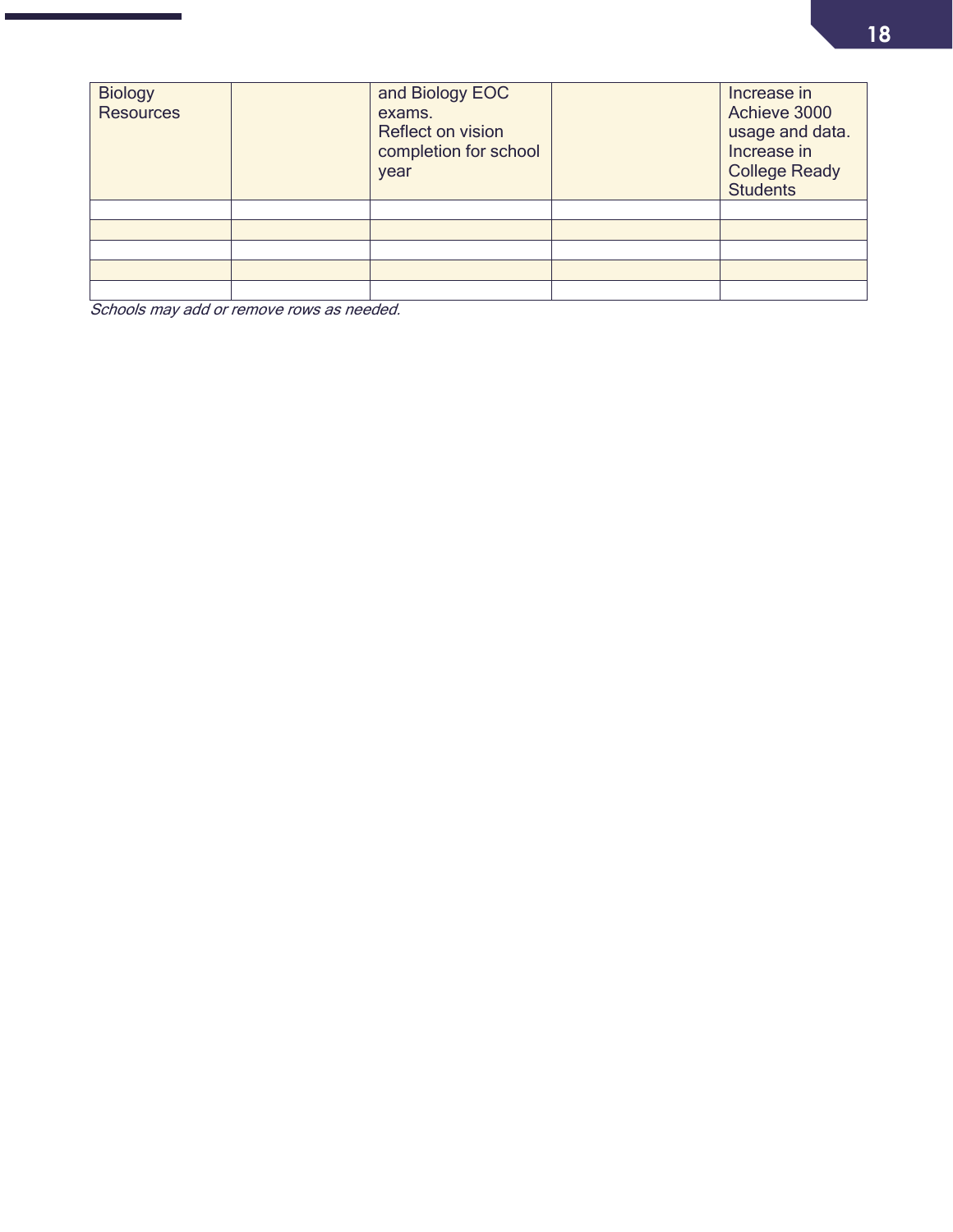### **19**

# **PARENT COMPACT**

The LEA shall ensure that each participating school, in conjunction with the parents of participating students, has jointly developed a school-parent compact that describes the school's responsibility to provide high quality curriculum and instruction in a supportive and effective learning environment; addresses the importance of ongoing communication between teachers and parents; describes the ways in which each parent will be responsible for supporting their child's learning; and is discussed with parents of elementary aged students.

As a Title I school, what evidence will you provide that will show that you have jointly developed a school-parent compact and that conferences were held with parents describing the compact?

All signed parent compacts will be kept in folder and housed in building. School Parent Compact template will be available in resource room for viewing. Parents will be advised/encouraged to School Parent Compact after all conferences. Electronic Compacts will be available for online submission.

How will the principal ensure required conferences are implemented with ALL parents pertaining explaining the Parent Compact?

. Parents will be informed at all conferences and advised/encouraged to School Parent Compact after all conferences. Electronic Compacts will be available for online submission.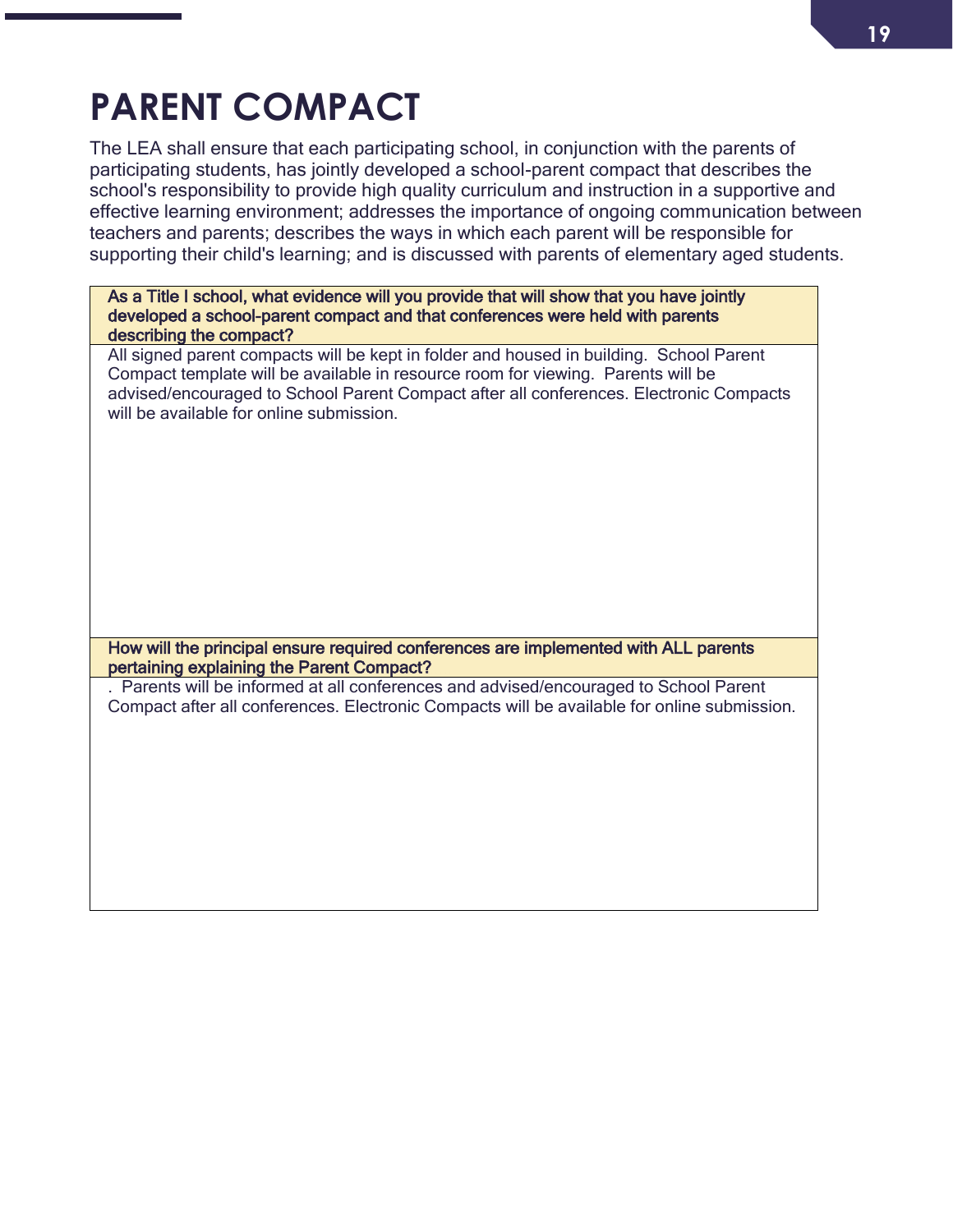## **INSTRUCTIONAL STAFF**

The LEA shall ensure that each school implementing a Title I program devotes sufficient resources to effectively carry out high quality and ongoing professional development for teachers, principals, and paraprofessionals and, if appropriate, pupil services personnel, parents, and other staff to enable all students to meet the state's academic achievement standards.

The LEA shall ensure that all instructional staff working in schools, funded wholly or in part with Title I, Part A, meet the statutory requirements of being state certified. The LEA must ensure instructional paraprofessionals work under the direct supervision of a teacher.

If the LEA hires teachers or paraprofessionals to provide Title I services to private school students, the LEA shall ensure the teachers are state certified and paraprofessionals are highly qualified. The LEA shall ensure that paraprofessionals providing direct instruction to participating students are under the direct supervision and in close and frequent proximity to a state-certified public school teacher.

As a Title I school, what evidence will you provide that will show that you (1) notification informing parents that their child was assigned or was taught for four or more consecutive weeks by a teacher who was not properly licensed or endorsed (2) provided a list of teachers who were ineffective, out-of-field, or inexperienced according to the statewide definitions described in Florida's Approved ESSA State Plan.

- 1. Letter and automated call home to parents to make them aware with an invitation to meet to answer any remaining questions.
- 2. Letter that includes list and automated call home to parents to make them aware with an invitation to meet to answer any remaining questions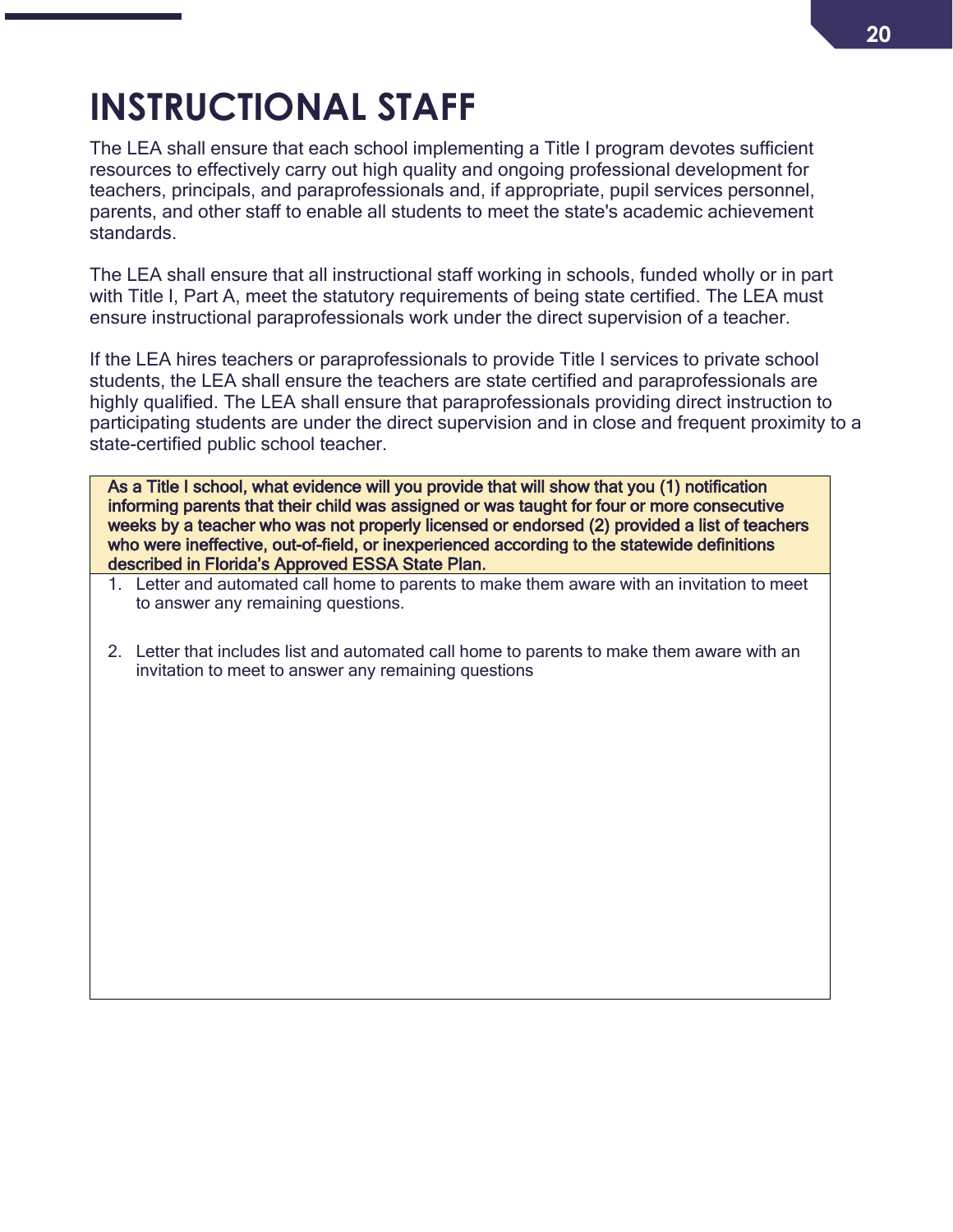### **BUILDING THE CAPACITY OF TEACHERS AND STAFF MEMBERS**

When a school receives Title I, Part A funds, it is responsible for educating teachers, specialized instructional support personnel, administrators, and other staff, with the assistance of parents, in the value and utility of contributions of parents, and in how to reach out to, communicate with, and work with parents as equal partners, implement and coordinate parent programs, and build ties between parents and the school. To the extent possible, parents should be involved in the development of training for teachers and educators to improve the effectiveness of training. [ESEA Section 1116(e)(3)]

Describe the professional development activities the school will provide to educate teachers, specialized instructional support personnel, principals, and other school leaders and other staff on…

- 1. The assistance of parents and families and in the value of their contributions.
- 2. How to reach out to, communicate with, and with parent and families as equal partners.
- 3. Implementing and coordinating parent and family programs and building ties between parent and families and the school.

| <b>Name of Activity</b>                                                                                            | <b>Person</b><br><b>Responsible</b> | <b>Correlation to</b><br><b>Student</b><br><b>Achievement</b>                                                                 | <b>Month</b><br><b>Activity</b><br>will take<br><b>Place</b> | <b>Evidence of Effectiveness</b>                                                                                                               |
|--------------------------------------------------------------------------------------------------------------------|-------------------------------------|-------------------------------------------------------------------------------------------------------------------------------|--------------------------------------------------------------|------------------------------------------------------------------------------------------------------------------------------------------------|
| <b>Poverty Simulation</b><br>with the Title I team                                                                 | Mr. Black                           | Improved ability for<br>staff to work with<br>parents and families                                                            | Dec<br>2020                                                  | Sign-in sheets, evaluation<br>sheets, follow up with teachers                                                                                  |
| Ruby Payne:<br>Framework of<br>Understanding<br><b>Poverty Book</b><br><b>Study</b>                                | <b>Quen Sams</b>                    | Improved<br>relationships<br>between teachers<br>and students and<br>families                                                 | Aug-<br><b>Dec</b><br>2021                                   | Sign-in sheet<br><b>Completed book review</b><br>form, teacher discussions,<br>evaluation                                                      |
| <b>Building Interest</b><br>from parents for<br>your classroom                                                     | <b>Quen Sams</b>                    | How to engage<br>parents and<br>leverage parent<br>feedback to foster<br>support                                              | Sept.<br>2021<br>Jan<br>2022                                 | Sign In<br>Agenda<br>Increase in Parental Support<br>around classroom activities.                                                              |
| Classroom<br>Management in<br>Secondary<br>Classroom                                                               | <b>Dean Griffin</b>                 | Improved<br>classroom<br>management and<br>maximize<br>instruction                                                            | Aug-<br>Oct<br>2021                                          | Decrease in classroom<br>infractions and increased<br>time on task and student<br>achievement.                                                 |
| Technology in the<br>Classroom                                                                                     | Mr. McNair                          | <b>Using Technology</b><br>to increase student<br>engagement                                                                  | Aug<br>2021                                                  | Increased student<br>engagement during lesson<br>and work time. Student<br>initiated technology and<br>feedback                                |
| Leverage<br>Students to reach<br>parents: Using<br>classroom<br>incentive in order<br>to tie parents to<br>school. | <b>Quen Sams</b>                    | Students are the<br>best ally to<br>increase parent's<br>connection to<br>school to increase<br>support and<br><b>SUCCESS</b> | Oct.<br>2021<br>Feb<br>2022                                  | Sign In<br>Agenda<br>Increase in parent<br>volunteers<br>Increase in overall student<br>health via Wolfson's on<br><b>Campus Health Center</b> |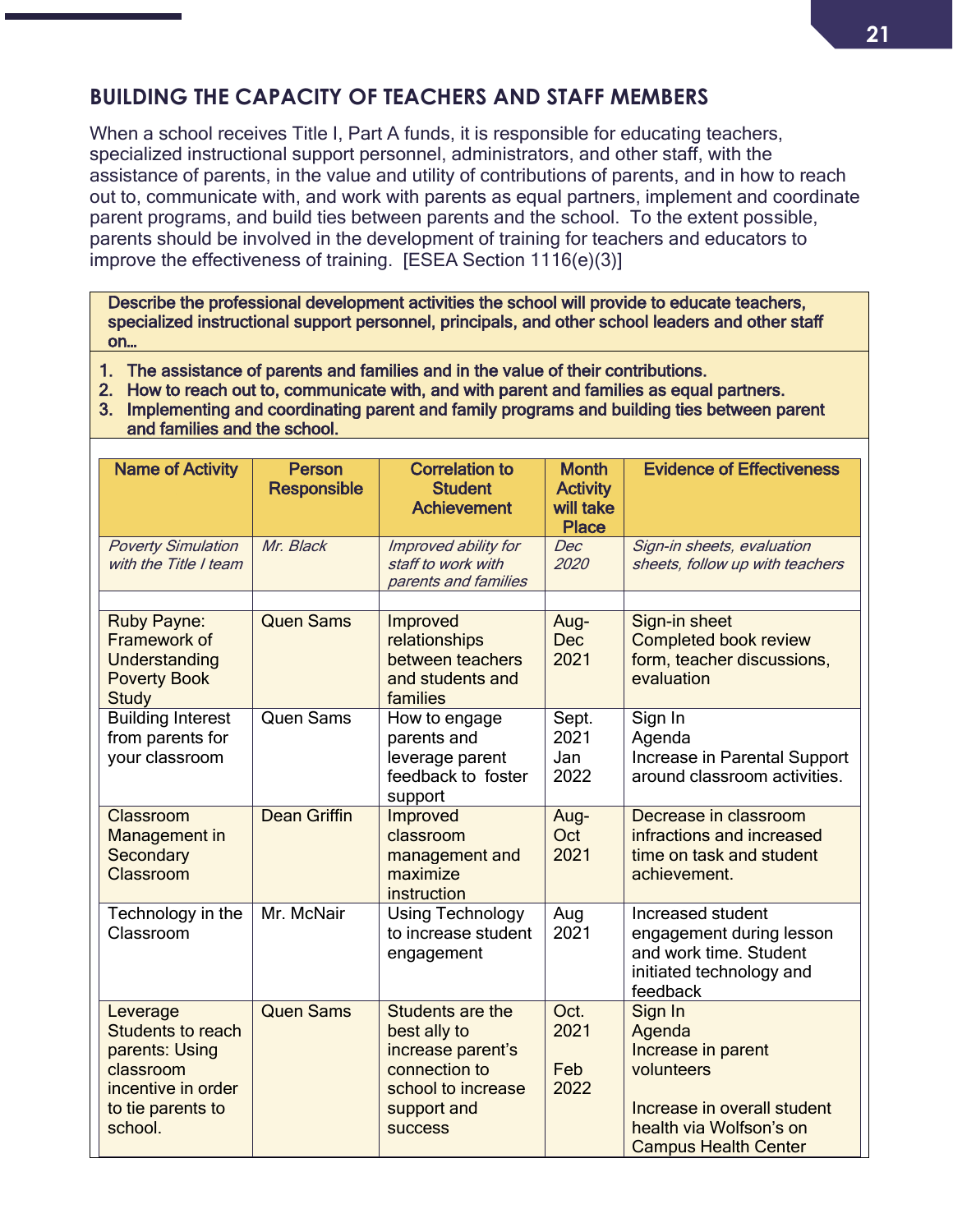| 4 Pillars of<br><b>Excellent</b><br>Instruction                                        | Dr. Bostic and<br>Ms. Hunter                           | Increase effective<br>instruction and<br>rigorous content                                            | Aug<br>2021                                               | Increase in data in Domain 2<br>and 3 in teacher evaluation                          |
|----------------------------------------------------------------------------------------|--------------------------------------------------------|------------------------------------------------------------------------------------------------------|-----------------------------------------------------------|--------------------------------------------------------------------------------------|
| <b>Focus on Note</b><br><b>Taking</b>                                                  | <b>Gear Up</b><br><b>District</b><br><b>Specialist</b> | Increase effective<br>note taking and<br>student information<br>retention                            | Aug<br>2021                                               | Sign In Sheet, Completed<br>activity form                                            |
| <b>Positive Behavior</b><br>Intervention<br>Systems<br>Meetings                        | Dean Griffin                                           | Improve behavior<br>on campus and<br>create/improve<br>existing School-<br>wide/Classroom<br>systems | Aug-<br>May<br>$2021 -$<br>22                             | Sign In Sheet, Meeting<br>Agenda and Notes                                           |
| Do's and Don'ts<br>in Parent<br>Communication                                          | <b>Dean Griffin</b>                                    | Using a customer<br>service protocol<br>when reaching out<br>to parents                              | Early<br><b>Releas</b><br>e<br>Aug<br>2021<br>Feb<br>2022 | Sign In<br><b>Agenda and Notes</b><br>Increase of positive phone<br>calls to parents |
| Code of Student<br>Conduct<br>Classroom<br>Interventions and<br>Restorative<br>Justice | Dean Brown<br>and Griffin                              | Increase time spent<br>in class and<br>minimize loss of<br>instruction due to                        | Aug<br>2021                                               | Increased RJ interventions<br>and decrease of Classroom<br>level referrals           |
|                                                                                        |                                                        |                                                                                                      |                                                           |                                                                                      |